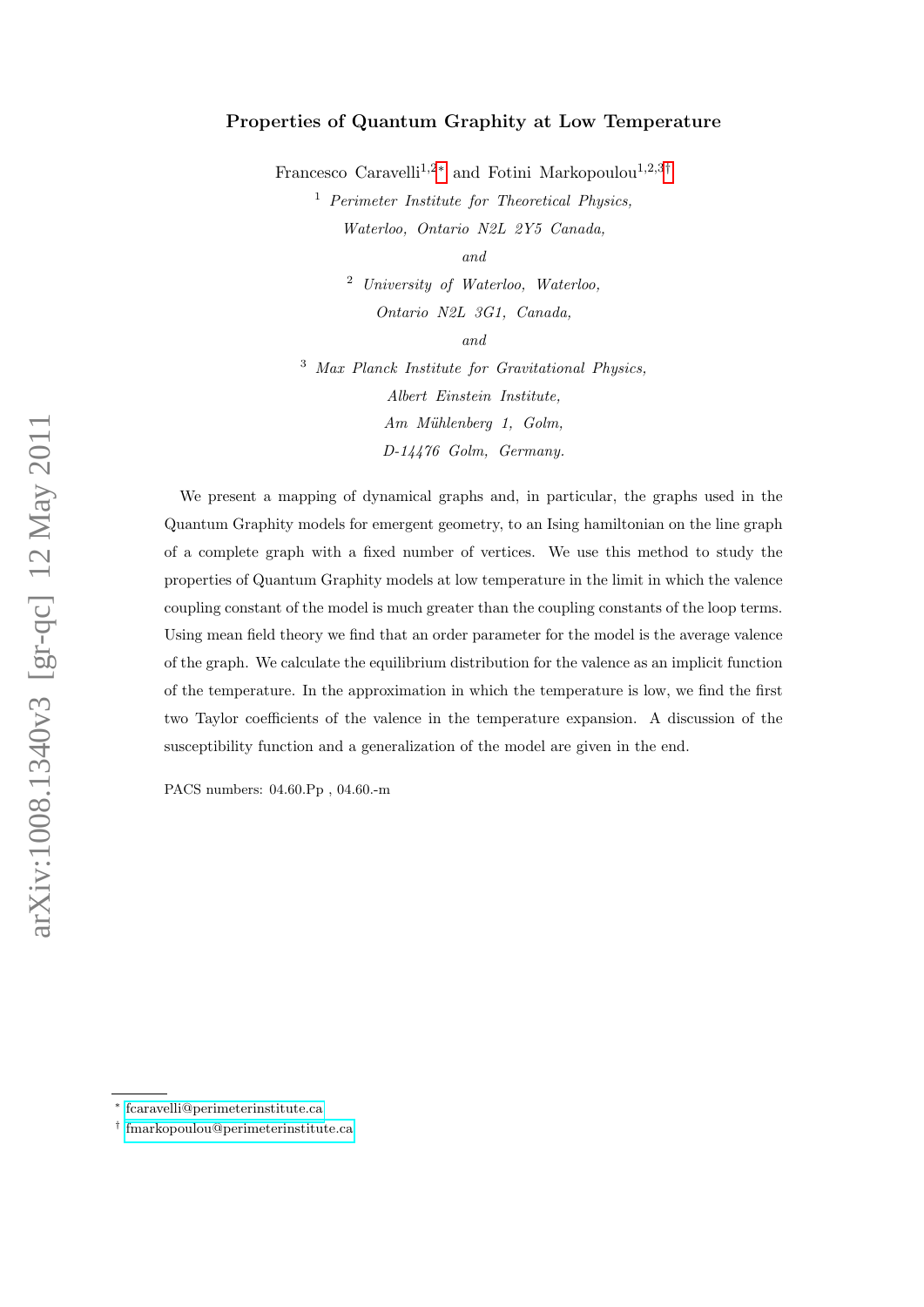### I. INTRODUCTION

It is commonly agreed that at high spacetime curvatures, when the quantum effects of the gravitational field become significant, General Relativity needs to be replaced by a quantum theory of gravity. In spite of progress in several directions, finding this new theory has proven a challenging problem for several decades. Current research in the field is paying substantial attention to the numerous indications that gravity may only be emergent, meaning that it is a collective, or thermodynamical, description of microscopic physics in which we do not encounter geometric or gravitational degree of freedom. An analogy to illustrate this point of view is fluid dynamics and the transition from from thermodynamics to the kinetic theory. What we currently know is the low energy theory, the analogue of fluid dynamics. We are looking for the microscopic theory, the analogue of the quantum molecular dynamics. Just as there are no waves in the molecular theory, we may not find geometric degree of freedom in the fundamental theory. Not surprisingly, this significant shift in perspective opens up new routes that may take us out of the old problems.

The emergent viewpoint amounts to treating quantum gravity as a problem in statistical physics. A powerful set of methods in statistical physics involve the use of lattice-based models, such as the Ising model for ferromagnetism, the Hubbard model for the conductor/insulator transition, etc. Such methods are starting to be introduced in quantum gravity. Examples are G. Volovik's work on emergent Lorentz invariance at the Fermi point [\[1\]](#page-19-0), X.-G. Wen's work on emergent matter and gravitons from a bosonic spin system [\[2\]](#page-19-1), the emergence of a Lorentzian metric and aspects of gravitation such as Hawking radiation in analog models of gravity [\[3\]](#page-19-2), as well as long-standing approaches such as matrix models [\[4\]](#page-19-3), and more radical formulations of geometry in terms of information [\[5,](#page-19-4) [6\]](#page-19-5).

It is natural for the lattice in the lattice system to play the role of (a primitive form of) geometry. Now, General Relativity is a background independent theory, by which we mean that the geometry of spacetime is fully dynamical. By analogy, we expect that the use of a fixed lattice is inappropriate and one instead needs models on a dynamical lattice. While for this reason desirable, dynamical lattices raise difficult technical problems that have not been previously addressed in the field of statistical physics. The present article is concerned with exactly this problem and presents a method that deals with dynamical lattices in certain situations.

In previous work, we introduced Quantum Graphity, a background independent model of spacetime in which time is an external parameter and space is described by a relational theory based on graphs [\[13\]](#page-19-6). The idea is to represent locality by the adjacencies of a dynamical graph on which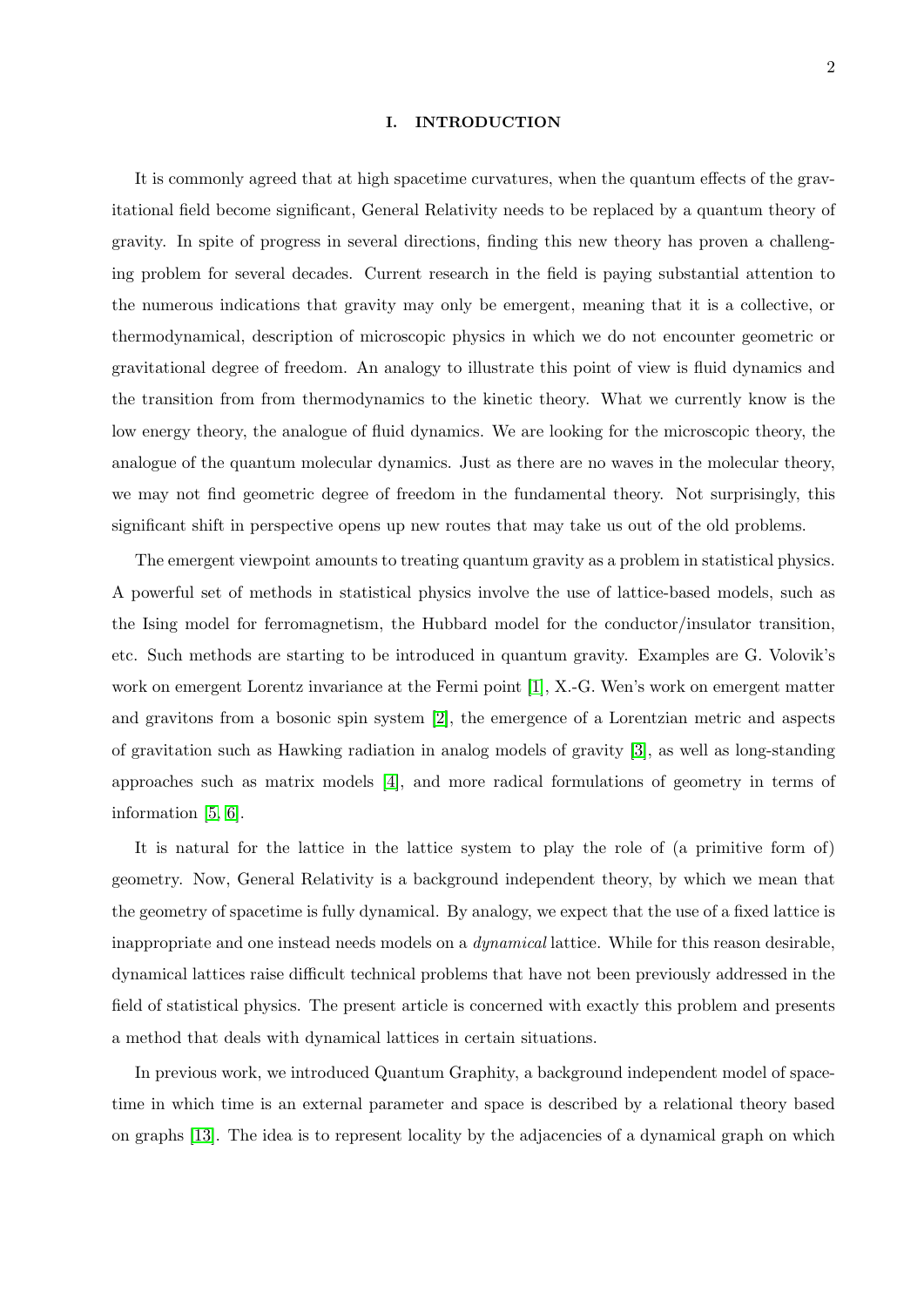the diffeomorphism group is replaced, in the high energy phase, by the symmetric group on the complete graph which breaks down to its subgraphs at lower energies. These kind of models are sometimes called *event-symmetric* $[12]$ . The principle of event symmetry refers to the replacement, at high energies, of the diffeomorphism group with the group of permutations of events in spacetime. In the context of Quantum Graphity, however, the event symmetry is only spatial, in the sense that at high energy the graph is complete and every vertex of the graph is at distance one from each other. If the dynamics is such that the system settles into a minimum energy subgraph that exhibits geometric symmetries, for instance, a discrete version of flat space in low dimension, we say that geometry emerges in that phase. In [\[13\]](#page-19-6) was shown that desired symmetric lattices, i.e., discrete 2d FRW, are stable local minima under certain choices of parameters in the hamiltonian (when the effect of the matter on the lattice is neglected). Following this work, in [\[16\]](#page-20-0), we used the same concept of locality in terms of a dynamical lattice, but with a new type of matter that interacts non-linearly with the geometry, a precursor of gravity, and initiated a study of the quantum properties of that system.

In the present article, we return to the technical issues of spin systems on dynamical lattices and we introduce a method to deal with a theory of dynamical graphs on N vertices. Such graphs are subgraphs of  $\mathfrak{X}_N$ , the complete graph on N vertices. We show how, by transforming  $\mathfrak{X}_N$  to its line graph, the theory can be approximated by an Ising model on the line graph of a complete graph. We then use this to study the low energy properties of the Quantum Graphity model in [\[13\]](#page-19-6). Using mean field theory we calculate the average valence of the graph at low temperature and we evaluate the first corrections due to the presence of 3-loops.

The paper is organized as follows. In section II, we review the Quantum Graphity model [\[13\]](#page-19-6) with no matter. In section III, we define the line graph derived from a generic graph and summarize its properties. In section IV, we show how, in a certain reasonable approximation, the hamiltonian of Quantum Graphity can be recast as an Ising hamiltonian on the line graph of a complete graph. In section V, we calculate the corrections due to loops at low temperature and describe, in this framework, the behavior of the correlation function in mean field theory. Conclusions follow in Section VI.

### II. QUANTUM GRAPHITY

Let us briefly introduce the Quantum Graphity model [\[13\]](#page-19-6). As the name *graphity* implies, Quantum Graphity is a model for a quantum theory of gravity in which the fundamental microstates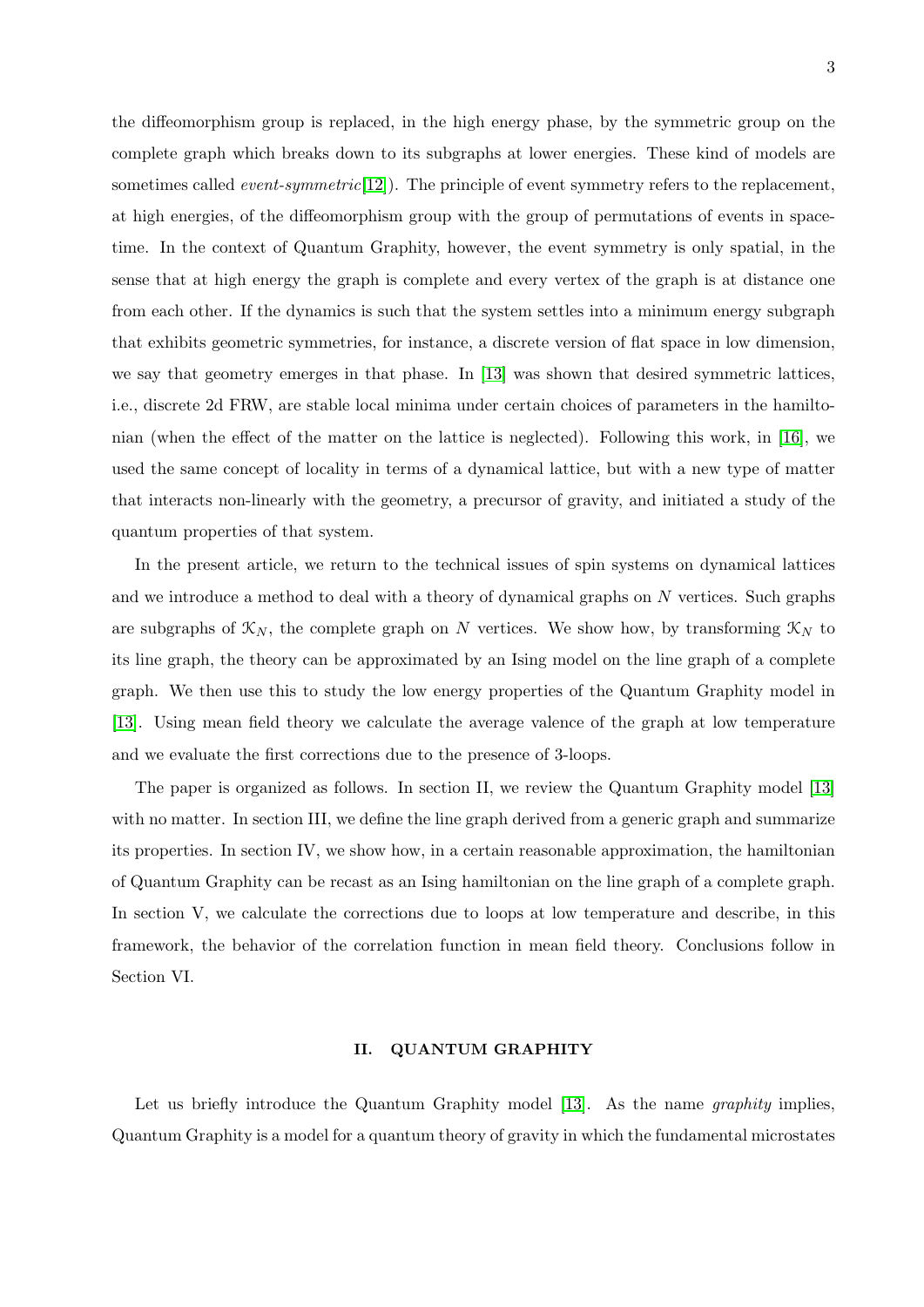are dynamical graphs, postulated to describe relational physics at Planckian energies. There is no notion of geometry or quantum geometry at high energy, instead, geometry emerges as the system cools down and away from the Planckian regime. The microstates live in a Hilbert space on the complete graph  $\mathcal{K}_N$  of N vertices, given by

$$
\mathcal{H} = \bigotimes_{ij}^{\frac{N(N-1)}{2}} \mathcal{H}_{ij}^e \bigotimes_{j}^N \mathcal{H}_{j}^v,
$$

where  $e_{ij}$  represents the edge of the graph  $K_N$  between the *i* and *j* vertices, while  $\mathcal{H}_{ij}^e$  and  $\mathcal{H}_{j}^v$  are the Hilbert spaces associated with edges and vertices respectively. In particular, the Hilbert space associated with an edge between vertex  $i$  and  $j$  is the two-level state space:

<span id="page-3-0"></span>
$$
\mathcal{H}_{ij}^e = \text{span}\{|0\rangle, |1\rangle\}.
$$
 (1)

The two states 1,0 in [\(1\)](#page-3-0) are interpreted as the edge being on or off respectively. This choice means that basis states in the Hilbert space of the edges represent subgraphs  $\mathcal{G}_{\mathcal{K}_N}$  of the complete graph  $\mathcal{K}_N$ . A generic state in the Hilbert space of the edges is a superposition of such subgraphs:

$$
|\psi\rangle = \sum c_t \mathcal{G}_{K_N;t}
$$

In the full model of [\[13\]](#page-19-6), extra degrees of freedom are assigned to the on states:

<span id="page-3-2"></span>
$$
\mathcal{H}_{ij}^e = \text{span}\{|0\rangle_{ij}, |1_1\rangle_{ij}, |1_2\rangle_{ij}, |1_3\rangle_{ij}\}.
$$
\n(2)

.

In [\[13\]](#page-19-6), and in the present work, there are no degrees of freedom associated with the vertices and hence we ignore  $\mathcal{H}^v$ .

Let us focus now on the state space [\(1\)](#page-3-0). On the Fock space of the edges we can introduce the ladder operators  $\hat{a}$  and  $\hat{a}^{\dagger}$ , with the usual action:

$$
\hat{a}_{ij}^{\dagger}|1\rangle_{ij} = \hat{a}_{ij}|0\rangle_{ij} = 0 \; , \; \hat{a}|1\rangle_{ij} = |0\rangle_{ij}.
$$

Dynamics in Quantum Graphity is given by a hamiltonian acting on the graph states of the form[\[13\]](#page-19-6):

<span id="page-3-1"></span>
$$
\widehat{H} = \widehat{H}_V + \widehat{H}_L + interaction \ terms,
$$
\n(3)

where  $\widehat{H}_V$  keeps track of how many on edges are attached to a single vertex, and  $\widehat{H}_L$  counts closed paths in the graph. The interaction term will not be used in the following, but in a generic model these terms produce Alexander moves on the graph.

In more detail, the term  $\widehat{H}_V$  is usually chosen to be of the form:

$$
\widehat{H}_V = g_V \sum_j e^{p(v_0 \widehat{1} - \sum_i \widehat{N}_{ij})^2},\tag{4}
$$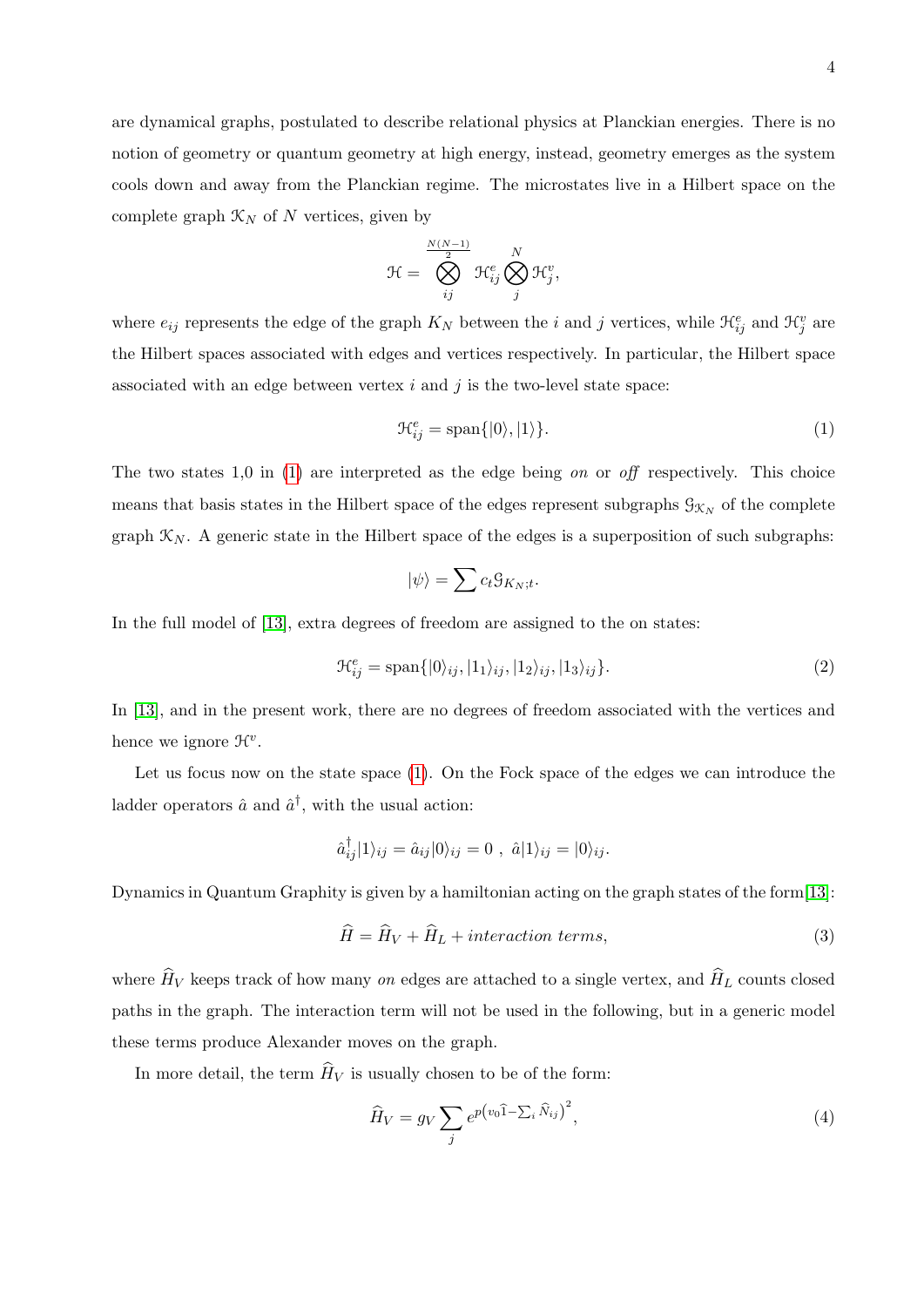where the indices  $i, j = 1, ..., N$  enumerate vertices,  $\widehat{N}_{ij} = \widehat{a}_{ij}^{\dagger} \widehat{a}_{ij}$  is the usual number operator, and  $g_V$  and p are free couplings that we assume to be positive. The purpose of this term is to ensure that at low energies the system has a (low temperature) phase in which the average vertex valence (i.e. on edges attached to a vertex) is  $v_0$ . Later on in the paper we will show that, at least in the mean field theory approximation, this is indeed the case. The term  $\hat{H}_L$  is given by

$$
\widehat{H}_L = -g_L \sum_i \sum_L \frac{r^L}{L!} \widehat{P}(i, L),\tag{5}
$$

where  $g_L$  and r are couplings assumed to be positive. The operator  $\hat{P}(i, L)$  counts the number of non-retracing paths of length L based at the vertex  $i$ . This operator is related to the trace of the adjacency matrix in the original model. We will build this operator in another way in the following. For  $r \leq 1$ , so that higher length loops contribute less than short length loops, this term is semi-local. The L! comes from the expansion of the exponential of the loop-path operator[\[13\]](#page-19-6). It was shown in [\[13\]](#page-19-6) that  $r$  determines the length on which loop size is peaked at low energies.

In what follows we introduce a new method to analyze dynamical lattices, by transforming  $\mathcal{K}_N$ to its line graph which we define in the next section. The on/off edges of  $\mathcal{K}_N$  will become Ising spins on the *fixed* line graph, so that standard methods of statistical physics can be used.

### III. GRAPHS AND LINE GRAPHS

We start by defining line graphs. Let  $G = (V, E)$  denote a graph with vertex set  $V = \{v_1, v_2, ...\}$ and edge set  $E = \{e_1, e_2, ...\}$ . The line graph  $\mathcal{L}(G) = (\tilde{V}, \tilde{E})$  is the graph of the adjacencies of G, containing information on the connectivity of the original graph. Each vertex  $\tilde{v} \in \tilde{V}(\mathcal{L}(G))$ corresponds to an edge  $e \in E(G)$ . Two vertices  $\tilde{v}_1$  and  $\tilde{v}_2$  in  $V(\mathcal{L}(G))$  are adjacent if and only if the edges in G corresponding to  $\tilde{v}_1$  and  $\tilde{v}_2$  share a vertex. The correspondence between G and  $\mathcal{L}(G)$ is not one to one. From a given graph G we can construct only one  $\mathcal{L}(G)$  but it is not true that any graph is a line graph. In fact, according to the Beineke classification, there are 9 non-minimal graphs that are not line graphs of another graph and each graph containing them is not a line graph[\[17\]](#page-20-1). The simplest example of a line graph is depicted in Fig. [1.](#page-5-0)

Given a graph  $G$ , we can construct its line graph using the following procedure:

- 1. Enumerate the vertices of G.
- 2. Enumerate the edges of G with a fixed prescription (see example below) and put a blob on them.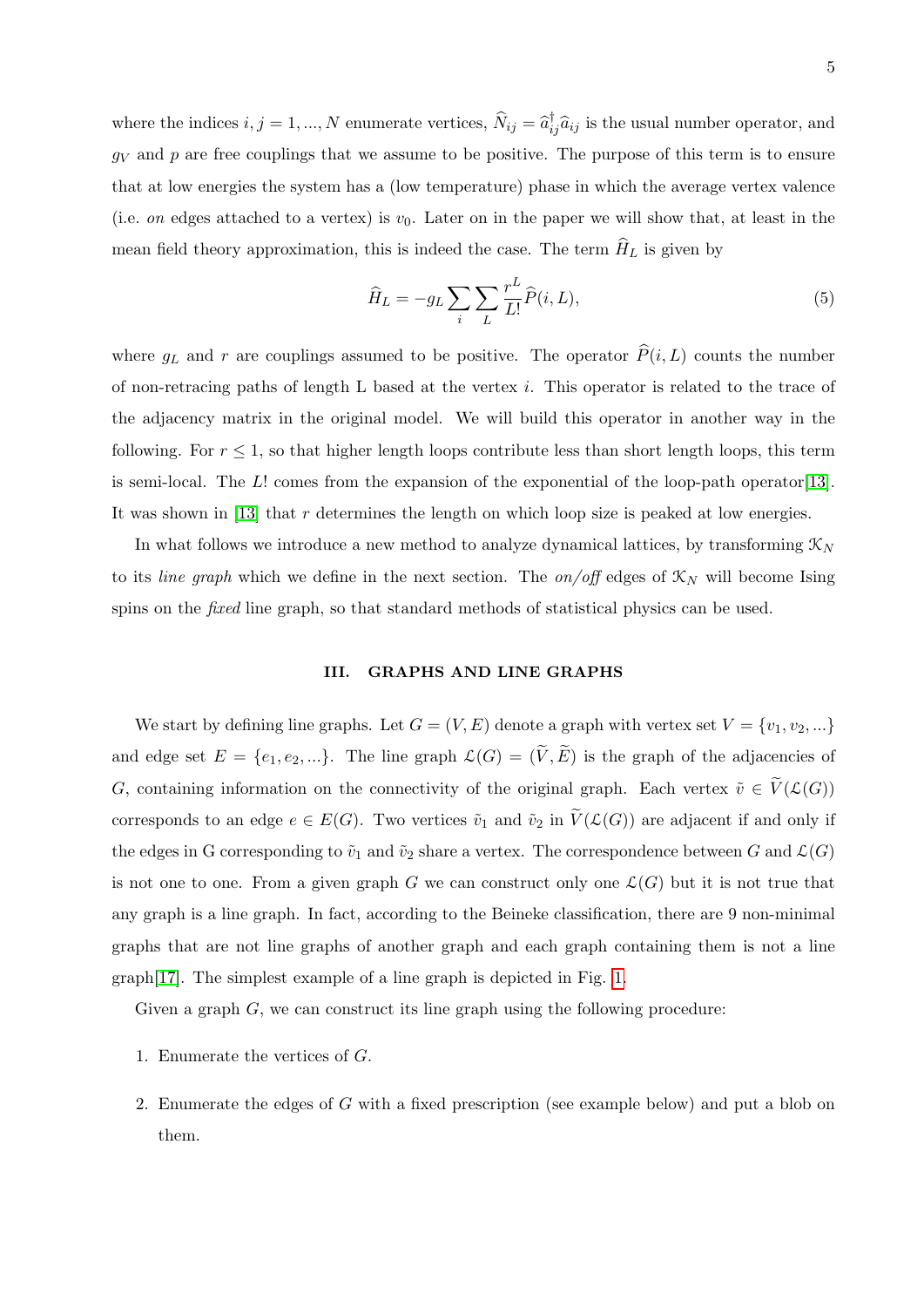

<span id="page-5-0"></span>FIG. 1. The simplest example of element of the Beineke classification of a minimal graph that is not a line graph of any other one. This means that in general there is not a one-one correspondence between a graphs and line-duals.

- 3. If two edges share a vertex, draw a bold line between them.
- 4. Remove G and its enumeration.

What is left is the line graph of G where the blobs represent its vertices.

Let us now introduce some useful quantities:

**Definition.** (Kirchhoff matrix) Let G be a generic graph,  $V = \{v_1, v_2, \dots, v_n\}$  be the set of vertices of G and  $E = \{e_1, e_2, \dots, e_p\}$  be the set of edges of G. Let us define the matrix P of size  $n \times p$ with entries  $P_{i\beta}$ , where i is an integer between 1 and n on the set of vertices and  $\beta$  is an integer between 1 and p on the set of edges, such that:

<span id="page-5-1"></span>
$$
P_{i\beta} = \begin{cases} 1 & \text{if the edge } \beta \text{ has an vertex on the vertex } i, \\ 0 & \text{otherwise.} \end{cases}
$$
 (6)

The Kirchhoff matrix K is the  $p \times p$  matrix built from P, such that:

$$
K = P^t P, \tag{7}
$$

 $P<sup>t</sup>$  representing the transpose of P.

A well-known theorem now gives the incidence matrix of the line graph  $\mathcal{L}(G)$ :

**Theorem.** Let G be a graph with p edges and n vertices and let  $\mathcal{L}(G)$  be its line graph. Then the matrix:

<span id="page-5-2"></span>
$$
J = K - 2 I,\t\t(8)
$$

where **I** is the  $p \times p$  identity matrix, is the incidence matrix of  $\mathcal{L}(G)$ .

In the next section we will show how the graphity hamiltonian can be recast on the line graph using  $(6)$  and  $(8)$ .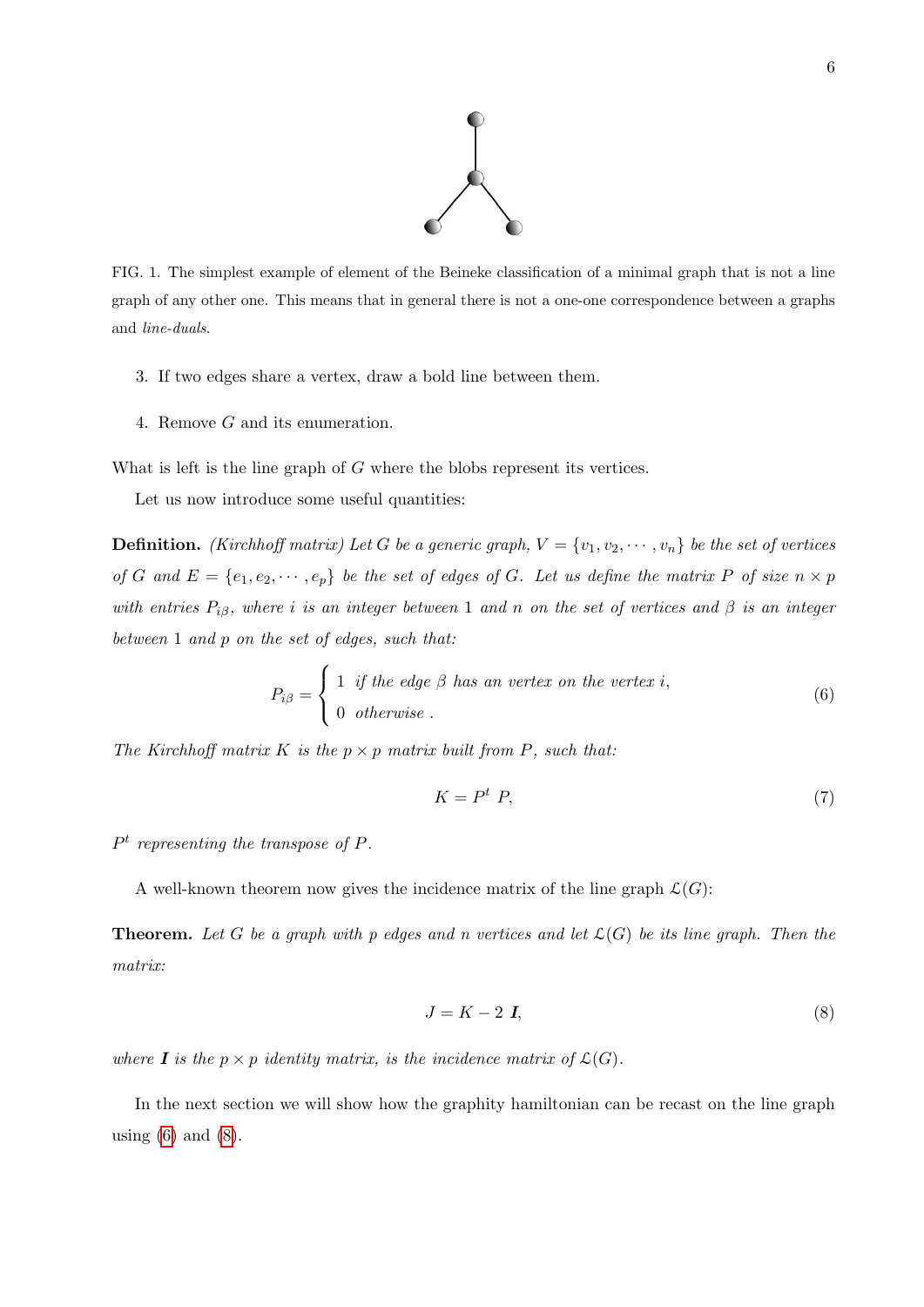### IV. THE LINE GRAPH REPRESENTATION

Since in the hamiltonian [\(3\)](#page-3-1) we neglect the terms in which vertices are interacting because we assume there are no degrees of freedom on them, one could expect that it can be rewritten only in terms of the connectivity of the graph. To carry out such a reformulation, let us expand the first term in  $(3)$  for small values of the parameter p.

<span id="page-6-0"></span>
$$
\widehat{H}_V = g_V \sum_i \widehat{1} + pg_V \sum_i \left( v_0 - \sum_j \widehat{N}_{ij} \right)^2 + \mathcal{O}(p^2)
$$
  
=  $g_V \left( 1 + v_0^2 p \right) \sum_i \widehat{1} + pg_V \sum_{ijk} \widehat{N}_{ij} \widehat{N}_{jk} - 2g_V pv_0 \sum_{ij} \widehat{N}_{ij} + \mathcal{O}(p^2).$  (9)

As we will see later, such an expansion does not modify the properties of the model at low temperature. The first term in [\(9\)](#page-6-0) is an energy shift and, for what is to come, can be neglected. We should now be able to recognize some particular terms in the expansion [\(9\)](#page-6-0). The third term is proportional to the operator  $\sum_{ij} N_{ij}$ . It is the sum over all the edges of the graph, zero or not, of the number operator. We will change the notation to

$$
\sum_{ij} \widehat{N}_{ij} \to 2 \sum_{\beta} \widehat{N}_{\beta},
$$

where  $\beta$ , as in the previous section, runs from 1 to  $N(N-1)/2$  and labels the edges of  $\mathcal{K}_N$  or, equivalently in what follows, the vertices of its line graph.

To rewrite the second term in [\(9\)](#page-6-0), we need the matrix  $P_{i\beta}$  of [\(6\)](#page-5-1) in this context. This matrix maps the graph to its line graph, as we will see. We first fix a prescription to label edges. Let  $\mathcal{K}_N$  be the complete graph of N vertices. Let I be any enumeration of  $V(\mathcal{K}_N)$ ,  $i \in \mathcal{I} = 1, ..., N$ . We identify edges by their endpoint vertices  $(i, j)$ , with  $i, j \in \mathcal{I}$ . A labeling  $S_{\beta}, \beta \in \mathcal{B} = \{1, \cdots, N(N-1)/2\}$ is an enumeration of  $E(\mathcal{L}(\mathcal{K}_N))$ , according to the following prescription:

> <span id="page-6-1"></span> $S_1, \cdots, S_{N-1}$  label the edges connecting the vertices  $\{(1, 2), \cdots, (1, N)\};$  $S_N, \cdots, S_{2(N-1)}$  label the edges connecting the vertices  $\{(2,3), \cdots, (2,N)\};$

> > . . .

$$
S_{N(N-1)/2}
$$
 labels the edge connecting the vertices  $(N-1, N)$ . (10)

Using this prescription it is easy to see that the matrix  $P_{i\beta}$  introduced in [\(6\)](#page-5-1), for the complete graph  $\mathcal{K}_N$ , has the simple (recursive) form:

$$
P^N = \begin{pmatrix} \vec{V}_{N-1} & \vec{0} \\ \mathbf{I}_{b'c'}^{N-1} & P_{a'\alpha'}^{N-1} \end{pmatrix},\tag{11}
$$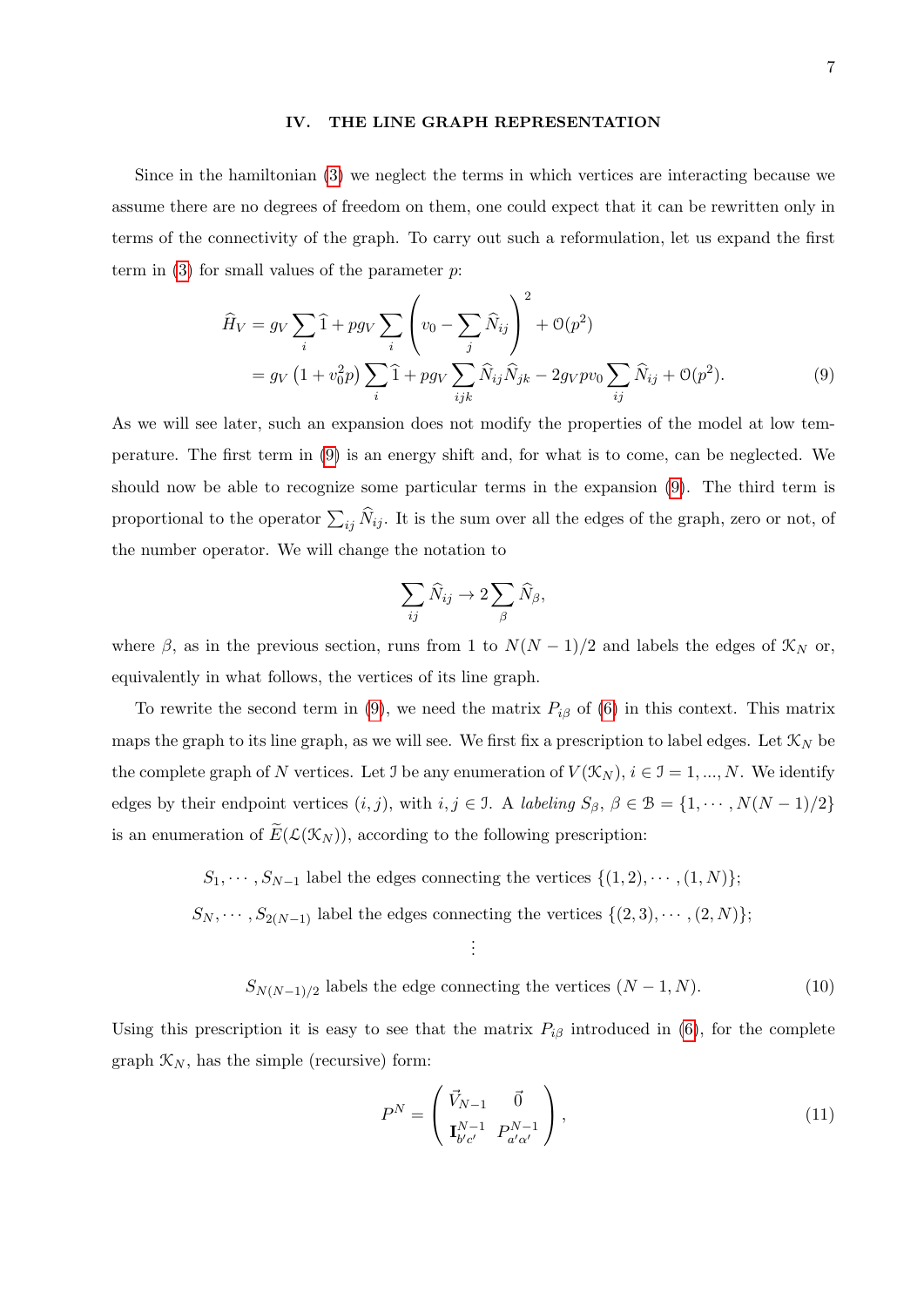

<span id="page-7-0"></span>FIG. 2. Three examples of complete graphs labeled according to the prescription [\(10\)](#page-6-1).

where  $\vec{V}_{N-1}$  is a row vector of length  $N-1$ ,  $\mathbf{I}^{N-1}$  is the identity matrix of size  $(N-1) \times (N-1)$ and  $\vec{0}$  represents a null row vector of length  $N(N-1)/2 - (N-1)$ . The indices  $\{a', b', c'\}$  and  $\alpha'$ run from 1 to  $N-1$  and 1 to  $(N-1)(N-2)/2$  respectively. As an example, for the graphs of Fig. [2](#page-7-0) the P matrices are:

$$
P^3 = \begin{pmatrix} 1 & 1 & 0 \\ 1 & 0 & 1 \\ 0 & 1 & 1 \end{pmatrix},\tag{12}
$$

$$
P^{4} = \begin{pmatrix} 1 & 1 & 1 & 0 & 0 & 0 \\ 1 & 0 & 0 & 1 & 1 & 0 \\ 0 & 1 & 0 & 1 & 0 & 1 \\ 0 & 0 & 1 & 0 & 1 & 1 \end{pmatrix},
$$
(13)

$$
P^{5} = \left(\begin{array}{cccccc} 1 & 1 & 1 & 1 & 0 & 0 & 0 & 0 & 0 & 0 \\ 1 & 0 & 0 & 0 & 1 & 1 & 1 & 0 & 0 & 0 \\ 0 & 1 & 0 & 0 & 1 & 0 & 0 & 1 & 1 & 0 \\ 0 & 0 & 1 & 0 & 0 & 1 & 0 & 1 & 1 \\ 0 & 0 & 0 & 1 & 0 & 0 & 1 & 0 & 1 & 1 \end{array}\right),
$$
\n(14)

for (a), (b) and (c) respectively.

It is easy to see that two edges  $\alpha$  and  $\beta$  have a common vertex if and only if we have:

$$
\sum_{i \in \mathcal{I}} P^t{}_{\beta i} P_{i\alpha} = c \neq 0,\tag{15}
$$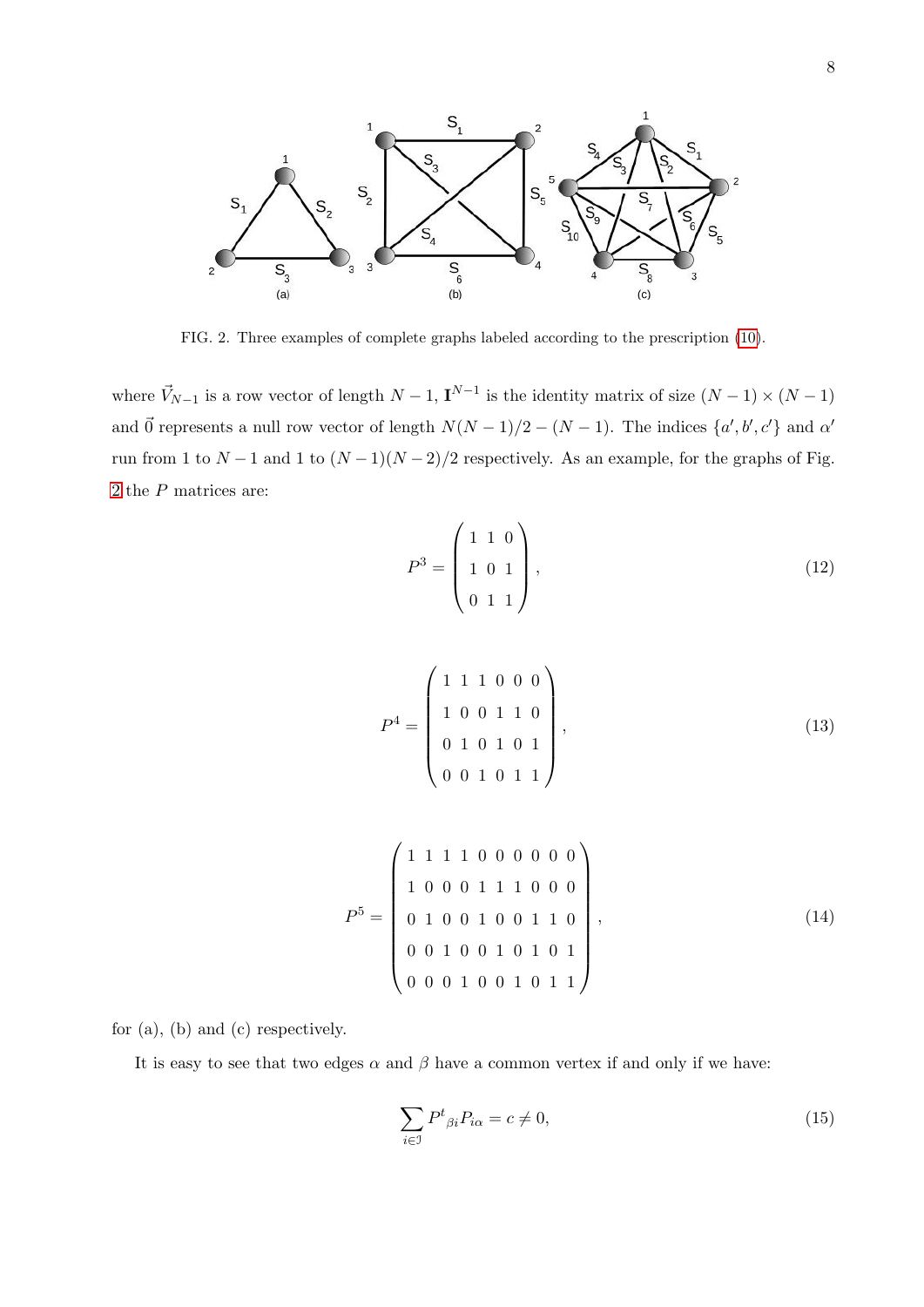where  $\epsilon$  is the transposition operation. By construction, c can take the following values only:

$$
c = \begin{cases} 2 & \text{if } \alpha = \beta, \\ 1 & \text{if } \alpha \neq \beta \text{ and } \alpha \text{ and } \beta \text{ have a common vertex,} \\ 0 & \text{if } \alpha \neq \beta \text{ and } \alpha \text{ and } \beta \text{ do not have a common vertex.} \end{cases}
$$
(16)

In particular, for  $N = 4$ , K is given by:

$$
K^{4} = \begin{pmatrix} 2 & 1 & 1 & 1 & 1 & 0 \\ 1 & 2 & 1 & 0 & 0 & 1 \\ 1 & 1 & 2 & 0 & 1 & 1 \\ 1 & 0 & 0 & 2 & 1 & 1 \\ 1 & 0 & 0 & 1 & 2 & 1 \\ 0 & 1 & 1 & 1 & 1 & 2 \end{pmatrix},
$$
(17)

Using now the matrix  $P_{i\beta}$  just introduced, we want to construct generic *n-string matrices* as composition of n edges of the graph, thus a path on the graph. The n-string matrices will be needed both for the non-retracing loop term and the 2-edge interaction term in equation [\(9\)](#page-6-0). The quantity:

$$
K_{\alpha\beta}^i = P_{\alpha i}^t P_{i\beta} \tag{18}
$$

is the definition of the Kirchhoff matrix of equation [\(8\)](#page-5-2) if we sum over the index *i*. From  $K_{\alpha\beta}^{i}$  we can construct strings of P's of the form

$$
Q^{i_1\cdots i_n}_{\alpha_1\cdots\alpha_{n+1}}=K^{i_1}_{\alpha_1\alpha_2}K^{i_2}_{\alpha_2\alpha_3}\cdots K^{i_n}_{\alpha_n\alpha_{n+1}},
$$

that we call string matrices of nth order. These string matrices represent paths through vertices  $i_1 \cdots i_n$  and they are zero unless the edges corresponding to  $\alpha_1 \cdots \alpha_{n+1}$  are in the correct order, that means, they represent an actual path on the graph. For instance, the number of paths of length 2 on the complete graph is given by

<span id="page-8-0"></span>
$$
#2\text{-strings} = \sum_{\alpha \neq \beta \in \mathcal{B}} \sum_{i \in \mathcal{I}} Q_{\alpha\beta}^i = \sum_{\alpha \neq \beta \in \mathcal{B}} K_{\alpha\beta},\tag{19}
$$

or, equivalently, we can use [\(6\)](#page-5-1) and rewrite [\(19\)](#page-8-0) as

<span id="page-8-1"></span>
$$
#2\text{-strings} = \sum_{\alpha\beta\in\mathcal{B}} \quad \sum_{i\in\mathcal{I}} Q^i_{\alpha\beta} = \sum_{\alpha\beta\in\mathcal{B}} (K_{\alpha\beta} - 2 \mathbf{I}_{\alpha\beta}). \tag{20}
$$

The subtraction of twice the identity in [\(20\)](#page-8-1) is the same as the subtraction of the self-energy of each edge. We now clearly see that this matrix is precisely the incidence matrix of the line graph of  $\mathcal{K}_N$  introduced in [\(8\)](#page-5-2), with  $\alpha, \beta \in \widetilde{V}(\mathcal{L}(\mathcal{K}_N)).$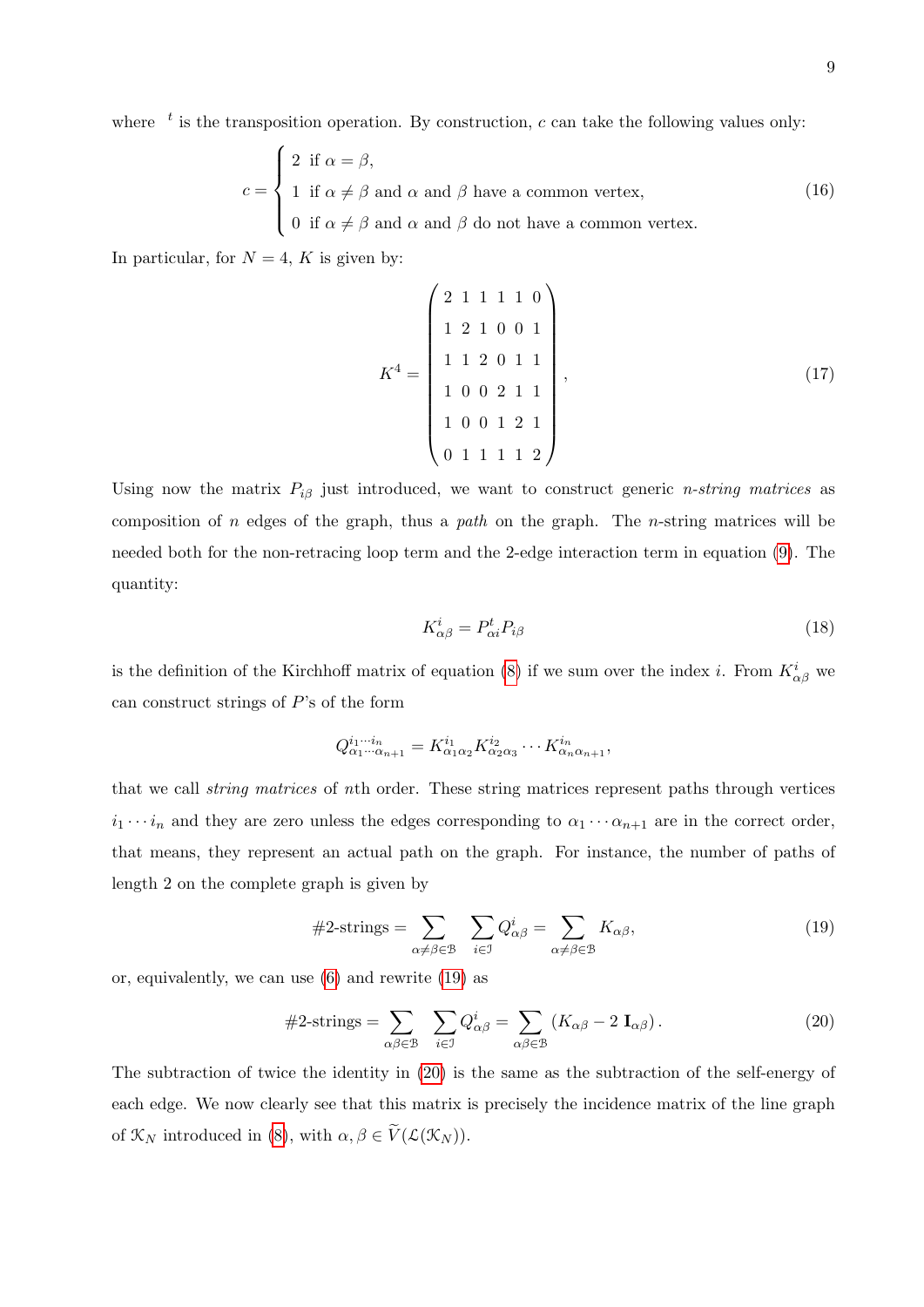So far we have dealt with the complete graph only. We wish to extend this formalism to a dynamical graph. In order to do that we return to the Hilbert space formulation of the graph with on/off edges. Recall that any graph on N vertices is a subgraph of the complete graph  $\mathcal{K}_N$ , with some edges off. Thus, since we can always map a graph on a complete graph, we can count paths on any graph by modifying [\(20\)](#page-8-1) so that it counts paths of only on edges on the corresponding complete graph. To do so, we introduce in the sum the number operators  $N_\beta$  in the following way:

$$
#2\text{-strings} = \sum_{\alpha\beta\in\mathcal{B}} (K_{\alpha\beta} - 2 I_{\alpha\beta}) \hat{N}_{\alpha} \hat{N}_{\beta}
$$

$$
= \sum_{\alpha\beta\in\mathcal{B}} J_{\alpha\beta} \hat{N}_{\alpha} \hat{N}_{\beta}.
$$
(21)

This term does not contribute if any of the two edges  $\alpha, \beta$  is off. It is easy to see that this term of the hamiltonian is an Ising interaction. The important difference between these two hamiltonians is that in our case the spin system is on the line graph a complete graph  $\mathcal{K}_{N}$ .

By extension of the above, we are now able to construct a generic path operator out of  $K^i_{\alpha\beta}$ 's. We define

$$
\widehat{P}(n) := \sum_{\mathcal{Q}} \sum_{\alpha_1 \cdots \alpha_n} K_{\alpha_1 \alpha_2}^{i_1} K_{\alpha_2 \alpha_3}^{i_2} \cdots K_{\alpha_{n-1} \alpha_n}^{i_{n-1}} \widehat{N}_{\alpha_1} \cdots \widehat{N}_{\alpha_n}
$$
\n
$$
= \sum_{\mathcal{Q}} \sum_{\alpha_1 \cdots \alpha_n} Q_{\alpha_1 \cdots \alpha_n}^{i_1 \cdots i_{n-1}} \widehat{N}_{\alpha_1} \cdots \widehat{N}_{\alpha_n},
$$
\n(22)

where the set Q is

<span id="page-9-0"></span>
$$
\mathcal{Q} = \begin{cases} i_1 \neq \dots \neq i_{n-1} \in \mathcal{I} \text{ for non-retracing paths,} \\ i_1, \dots, i_{n-1} \in \mathcal{I} \text{ for retracing paths.} \end{cases}
$$
(23)

It is easy to see that it counts the number of paths of length  $n$  in the graph, that is why we call the Q's string matrices. Note that  $Q_{\alpha_1\cdots\alpha_n}^{i_1\cdots i_{n-1}}$  can take values 0 and 1 only because it is a product of  $0$ 's and 1's. This string matrix is *not* the matrix multiplication of the Kirchhoff matrices: it only reduces to matrix multiplication for retracing paths where we sum over all possible vertices.

In the following, we will denote the two sets in [\(23\)](#page-9-0) as  $\mathcal{Q}^r$  and  $\mathcal{Q}^{nr}$  for the retracing and non retracing cases respectively; moreover, we may explicitly show the indices on which we are doing the sum as  $Q^{r/nr}(i_{b(j)})$ . In order to count loops, we just need to impose  $\alpha_1 = \alpha_n$ .

$$
\frac{P_{\alpha_1 i_1} P_{i_1 \alpha_2}}{K_{\alpha_1 \alpha_2}^{i_1}} \frac{P_{\alpha_2 i_2} P_{i_2 \alpha_3}}{K_{\alpha_2 \alpha_3}^{i_2}} \frac{P_{\alpha_3 i_3} P_{i_3 \alpha_1}}{K_{\alpha_3 \alpha_1}^{i_3}}.
$$

Thus we have discovered that, when there are no degrees of freedom on the vertices of the graph and we neglect the interaction terms, we can recast the Quantum Graphity hamiltonian on the line graph  $\mathcal{L}(\mathcal{K}_N)$  representation in the weak coupling regime at finite N.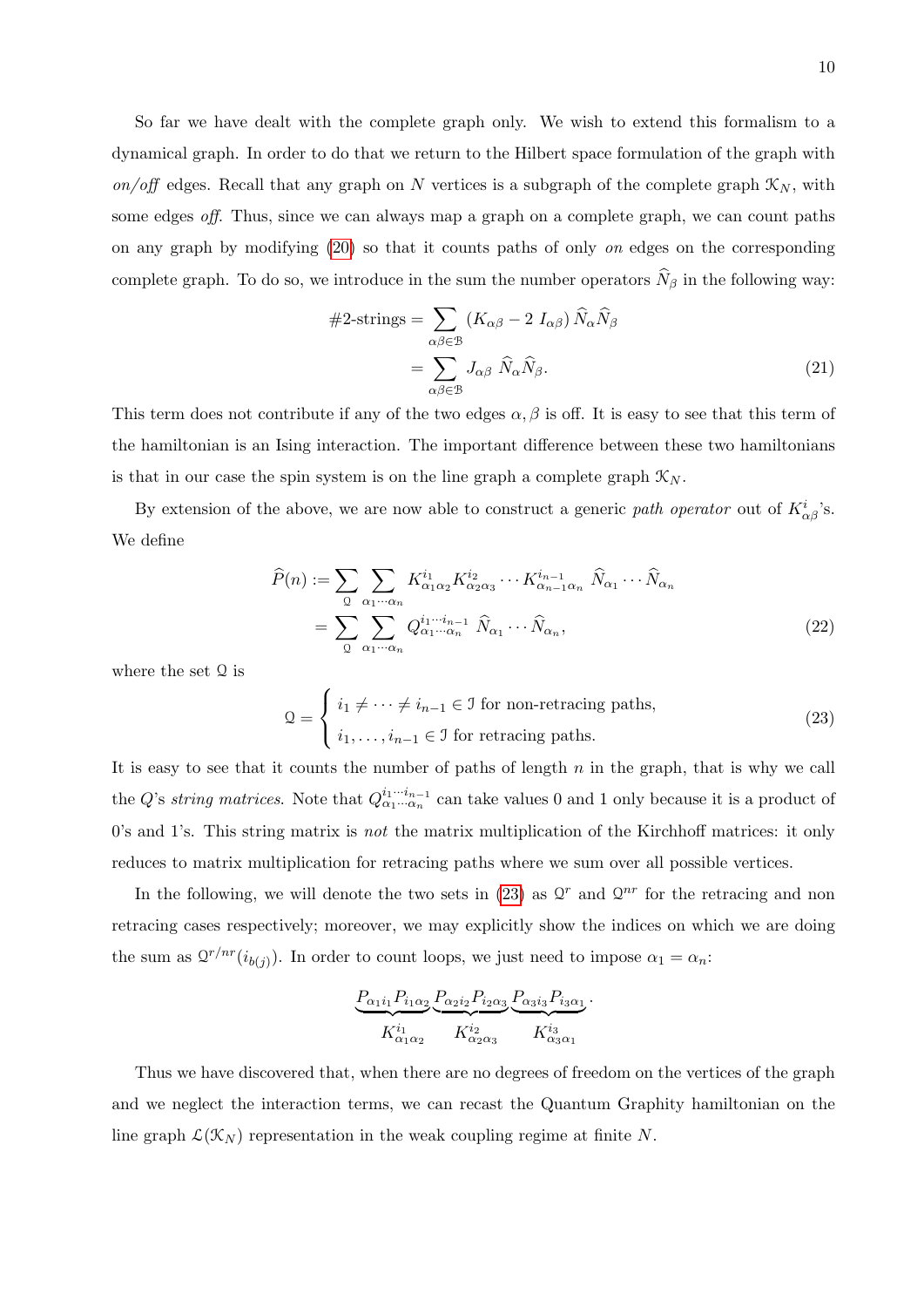We end this section with two properties of the *n*th-order string matrices. Let us define:

$$
\widetilde{Q}_{\alpha_1\cdots\alpha_n}^{r/nr} = \sum_{\mathbf{Q}^{r/nr}} Q_{\alpha_1\cdots\alpha_n}^{i_1\cdots i_{n-1}}.
$$
\n(24)

The following properties of the sum of these string matrices on complete graphs will be required next:

**Property 1:** Let  $\mathcal{G} = \mathcal{K}_N$ . Then, for a loop of *n* edges:

<span id="page-10-0"></span>
$$
\sum_{\alpha_1 \neq \alpha_2 \neq \dots \neq \alpha_n} \widetilde{Q}^{nr}_{\alpha_1 \dots \dots \alpha_L \alpha_1} = N(N-1)\cdots (N-L)
$$
\n(25)

and

<span id="page-10-1"></span>
$$
\sum_{\alpha_1 \neq \alpha_2 \neq \dots \neq \alpha_n} \tilde{Q}^r_{\alpha_1 \dots \dots \alpha_L \alpha_1} = N^L.
$$
\n(26)

Proof. These two facts follow trivially if we note that the equations [\(25\)](#page-10-0) and [\(26\)](#page-10-1) count the number of retracing and non-retracing paths of length  $L$  on the complete graph respectively.

**Property 2:** Let  $\mathcal{G} = \mathcal{K}_N$ . Then, for a loop of n edges, and for  $L \geq 4$ , we have:

<span id="page-10-3"></span>
$$
\sum_{\alpha_3 \neq \alpha_4 \neq \dots \neq \alpha_n} \widetilde{Q}^{nr}_{\alpha_1 \dots \dots \alpha_L \alpha_1} = (N-3) \cdots (N-3-(L-4)) K_{\alpha_1 \alpha_2}, \tag{27}
$$

while, for  $L = 3$ :

<span id="page-10-2"></span>
$$
\sum_{\alpha_3} \widetilde{Q}^{nr}_{\alpha_1 \alpha_2 \alpha_3 \alpha_1} = K_{\alpha_1 \alpha_2},\tag{28}
$$

if  $\alpha_1 \neq \alpha_2 \neq \alpha_3 \cdots \neq \alpha_n$ .

*Proof.* Note that  $\sum_{\alpha_3 \neq \alpha_4 \neq \dots \neq \alpha_n} \tilde{Q}^{nr}_{\alpha_1 \dots \dots \alpha_n \alpha_1}$  is the number of non-retracing loops of length L on the complete graph  $\mathcal{K}_N$  which pass by the edges  $\alpha_1$  and  $\alpha_2$ . Now, it is easy to see that if the edges  $\alpha_1$  and  $\alpha_2$  do not share a link this quantity is zero. Also note that, by the symmetry of the complete graph, the number of non-retracing loops based on two neighboring edges must be the same for each pair of edges  $\alpha_{j_1}, \alpha_{j_2}$  sharing a node. Since the matrix  $K_{\alpha_{j_1}\alpha_{j_2}}$  takes values 1 or 0 depending on whether the edges  $\alpha_{j_1}, \alpha_{j_2}$  are neighbors or not,  $\sum_{\alpha_3 \neq \alpha_4 \neq \dots \neq \alpha_n} \tilde{Q}_{\alpha_1 \dots \dots \alpha_L \alpha_1}^{nr}$  must be proportional to the matrix  $K_{\alpha_1 \alpha_2}$ . In order to evaluate the proportionality constant, let us note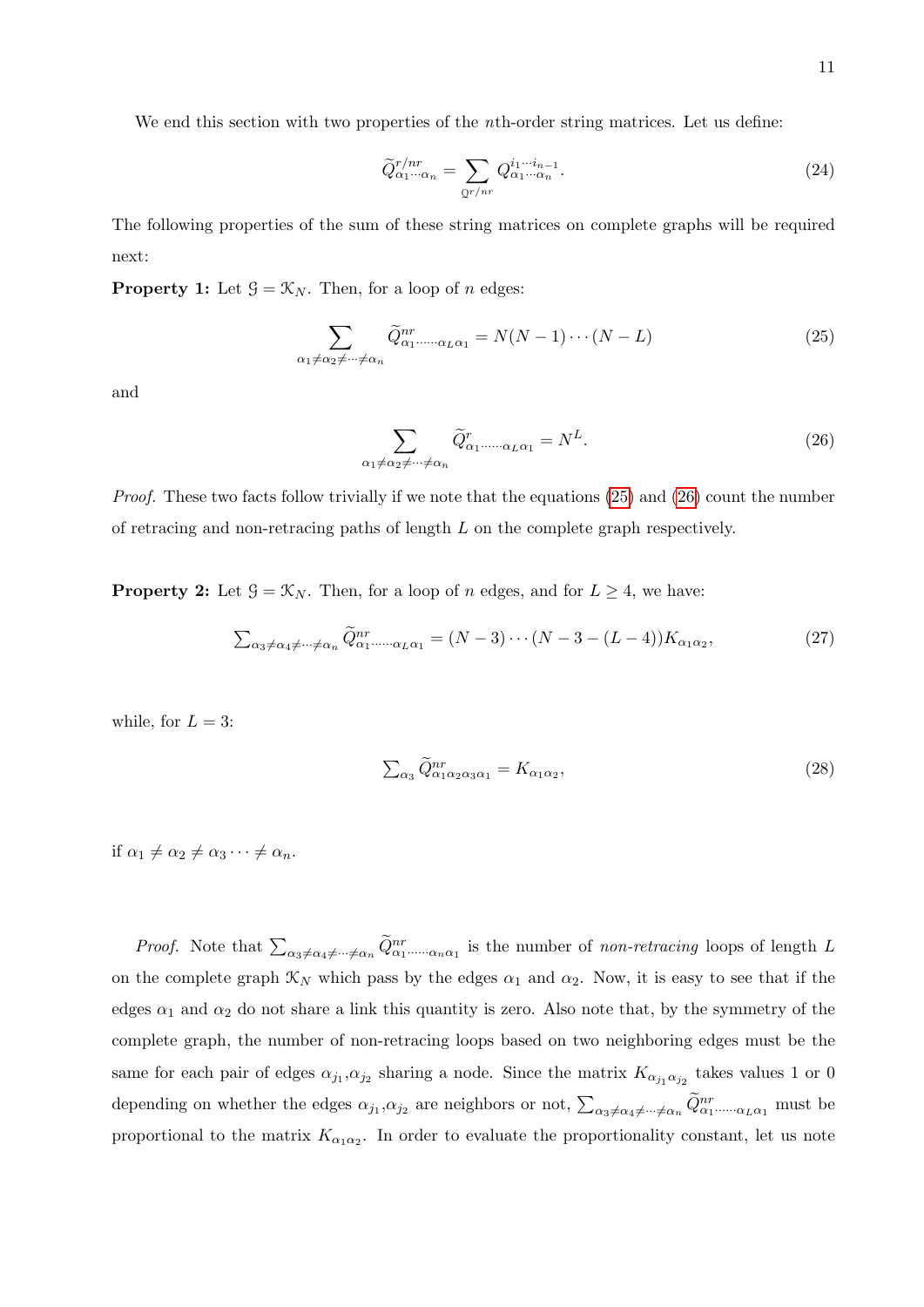that each loop is weighed by a factor of 1 because n-string matrices take values 1 or 0 only. The combinatorial quantity  $(N-3)\cdots(N-3-(L-4))$  is then the number of non-retracing loops of length  $L$  passing from two consecutive fixed edges on the complete graph of  $N$  vertices, as can be easily checked. The special case [\(29\)](#page-10-2) follows from the fact that if we fix two edges there is only one edge which closes the 3-loop.

Note that, for  $N \gg L$ , we have:

$$
\sum_{\alpha_3 \neq \alpha_4 \neq \dots \neq \alpha_n} \tilde{Q}^{nr}_{\alpha_1 \dots \dots \alpha_L \alpha_1} \approx \sum_{\alpha_3 \neq \alpha_4 \neq \dots \neq \alpha_n} \tilde{Q}^r_{\alpha_1 \dots \dots \alpha_L \alpha_1} = N^L.
$$
 (29)

We can now collect the results of this section to write the hamiltonian [\(9\)](#page-6-0) as

$$
\widehat{H} = A \sum_{\alpha,\beta \in \mathcal{B}} J_{\alpha\beta} \widehat{N}_{\alpha} \widehat{N}_{\beta} - B \sum_{\alpha \in \mathcal{B}} \widehat{N}_{\alpha} - C \sum_{\alpha \neq \beta \neq \gamma \in \mathcal{B}} \widetilde{Q}^{nr}_{\alpha,\beta,\gamma} \widehat{N}_{\alpha} \widehat{N}_{\beta} \widehat{N}_{\gamma},
$$
(30)

where

<span id="page-11-0"></span>
$$
A = p \, g_V,
$$
  
\n
$$
B = 2 \, g_V \, p \, v_0,
$$
  
\n
$$
C = g_L \, \frac{r^3}{6},
$$
\n(31)

and neglecting higher order loop terms.

# V. MEAN FIELD THEORY APPROXIMATION AND LOW TEMPERATURE EXPANSION

Having rewritten the hamiltonian in an Ising fashion, we now can approach the problem of finding a graph observable and its equilibrium distribution using mean field theory. As we will see, the natural graph observable to consider is the average valence of the graph. We will assume that the system is at equilibrium and we neglect the interaction terms. In this case, it is straightforward to use mean field theory analysis [\[18\]](#page-20-2). In what follows, we assume units in which the Boltzmann constant  $k_B = 1$ .

We start by replacing the number operators  $\hat{N}_{\alpha}$  with semi-classical analogs, imposing that their expectation value must lie in the interval  $I = [0, 1]$ :

$$
\widehat{N}_{\beta} \to \langle \widehat{N}_{\beta} \rangle_P = m_{\beta},
$$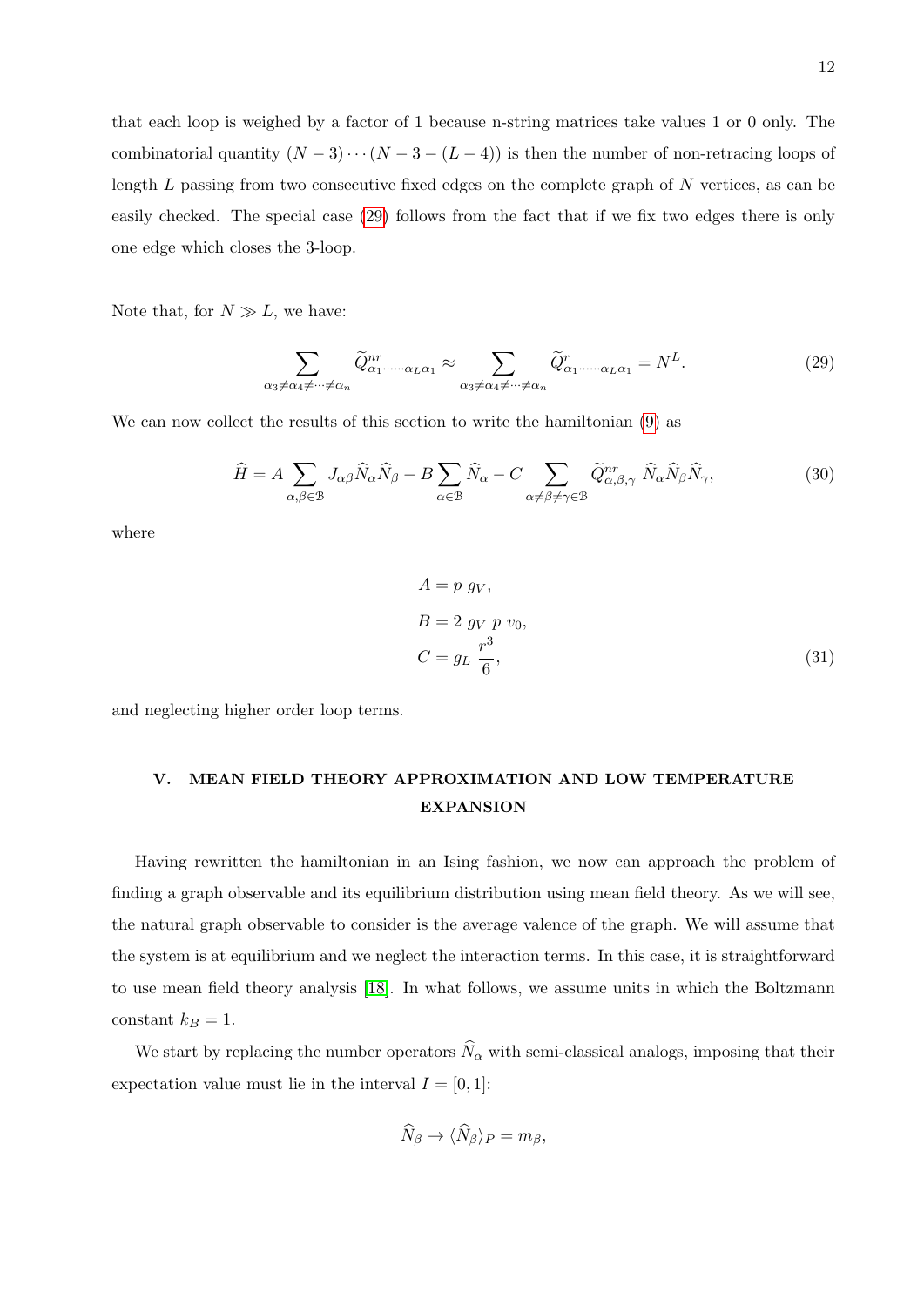where  $P$  is a probability measure of the following form:

$$
P(m_{\beta}) = m_{\beta} \delta_{1,m_{\beta}} + (1 - m_{\beta}) \delta_{0,m_{\beta}}.
$$
\n
$$
(32)
$$

It is easy to see that this probability distribution forces the spin-average to lie in I. Recall that in order to obtain the mean field theory distribution we have to extremize the Gibbs functional given by

$$
\Phi[m] = H[m] - \frac{1}{\beta}S[m],\tag{33}
$$

where  $\beta = T^{-1}$ ,  $H[m]$  is the energy and  $S[m]$  is the entropy functional. The latter can be written as:

<span id="page-12-1"></span>
$$
S[m] = -\sum_{m_{\beta}=\{0,1\}} n_i P(m_{\beta}(i)) \log P(m_{\beta}(i)),\tag{34}
$$

where  $n_i$  is the degeneracy of the state.

## Case I: Non-degenerate edge states

In this subsection we focus on the case in which the states on and off are not degenerate, so that  $n_i = 1$ . In the next subsection we will deal with non-degenerate edge states and in particular with 3-degenerate on states.

In the process of extremizing the Gibbs functional we will see how the average valence of the graph naturally emerges. We impose:

$$
\partial_{m_\beta}\Phi[m]=0.
$$

Using

$$
\partial_{m_{\beta}} S[m] = -\log(\frac{m_{\beta}}{1 - m_{\beta}})
$$

and

$$
\partial_{m_\beta} H[m] = A \sum_{\alpha \in \mathcal{B}} J_{\alpha \beta} m_\alpha - B - C \sum_{\alpha \gamma \in \mathcal{B}, \alpha \neq \gamma \neq \beta} \tilde{Q}_{\alpha \beta \gamma} m_\alpha m_\gamma,
$$

we find that the distribution for the  $m_\alpha$  is

<span id="page-12-0"></span>
$$
m_{\beta} = \frac{e^{-\beta \partial_{m_{\beta}} H[m]}}{1 + e^{-\beta \partial_{m_{\beta}} H[m]}} = \frac{1}{1 + e^{\beta \partial_{m_{\beta}} H[m]}}.
$$
\n(35)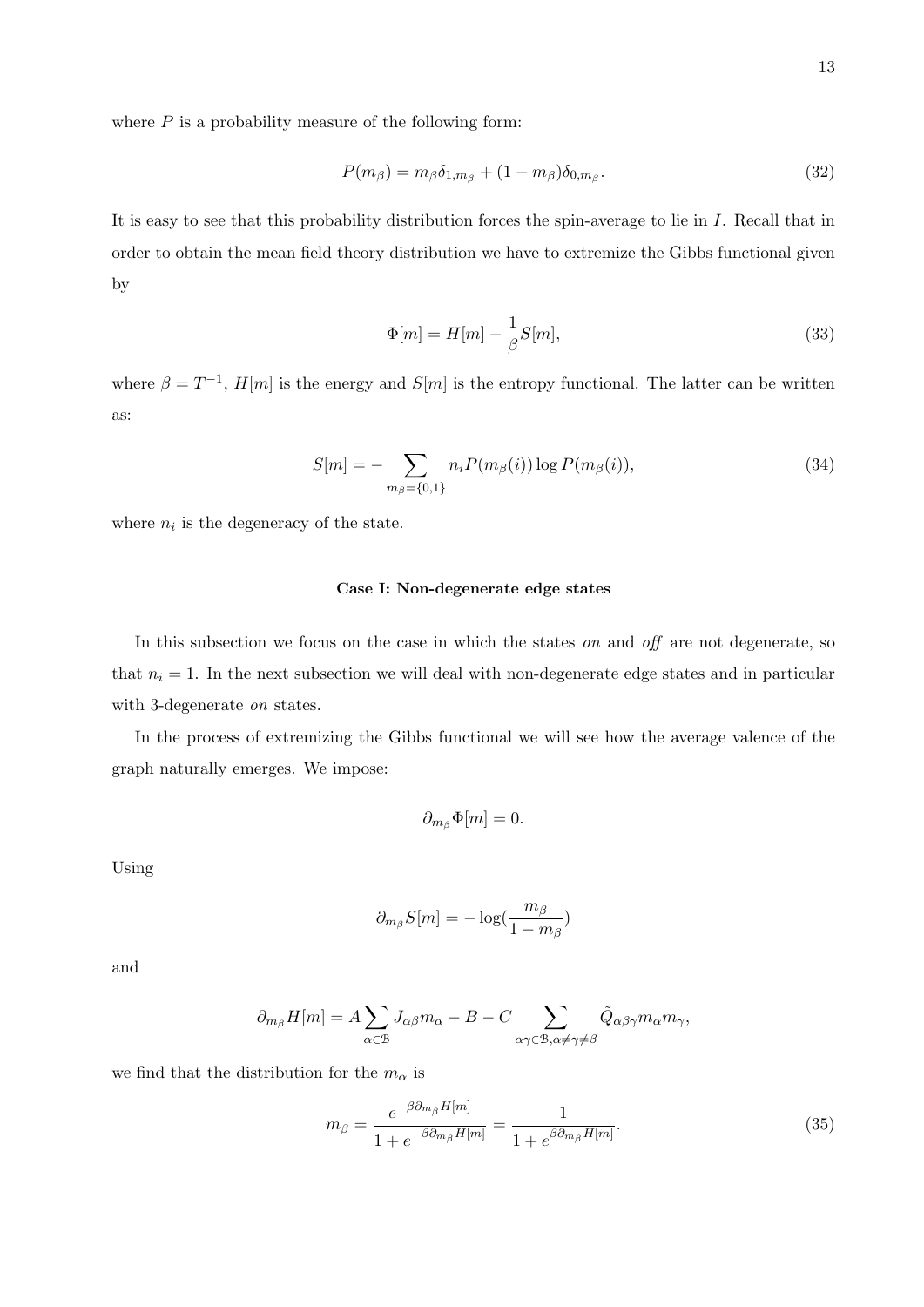The solution of this equation gives the equilibrium value of  $m<sub>\beta</sub>$  once the value of the temperature is fixed.

We now want to write [\(35\)](#page-12-0) as a function of an average quantity on the graph. Let us first note that, in the mean field theory approximation, we have

$$
\sum_{\alpha} J_{\alpha\beta} m_{\alpha} = 2 d(T), \qquad (36)
$$

where  $d(T)$  is the mean valence of the graph. The valence  $d(T)$  is a good graph observable that we can use also as a double check for our procedure since it appears explicitly in the original formulation of the hamiltonian and in the low temperature regime must take the value  $v_0$ . First, we note that:

$$
m_{\alpha} = \frac{N_{\text{on edges}}}{N(N-1)/2} = \frac{\sum_{i \in \mathcal{I}} d(i)/2}{N(N-1)/2} = \frac{d(T)}{N-1}.
$$

In the first equality,  $N_{\text{on edges}}$  is the number of edges of the graph which are in an on state. In the second equality, the average valence (the sum over all the local valencies divided by the number of vertices) is explicitly written as a temperature dependent quantity. In the third equality we used the graph property:

$$
\sum_{i\in\mathcal{I}}\frac{d(i)}{N-1}=\langle d\rangle\equiv d(T).
$$

The most complicated term in the hamiltonian is the 3-loop one. The simplest way to deal with it is to use the Ansatz dictated by the mean field theory:

$$
\sum_{\alpha\gamma\in\mathcal{B}} \tilde{Q}_{\alpha\beta\gamma} m_{\alpha} m_{\beta} \approx \xi(T) d^2(T). \tag{37}
$$

Let us replace  $m_\beta$  with its average value:  $d(T)/N - 1$ . Using eq. [\(25\)](#page-10-0) for non-retracing paths and assuming  $N \gg 1$  we obtain the dependence on  $d(T)$ .  $\xi(T)$  is a function of order ~ 1 at low temperature, which we assume is dependent on T. Using these approximations we can see that  $d(T)$  is a natural order parameter for our mean field theory since it is easily recognized as implicitly defined in the stable distribution:

<span id="page-13-0"></span>
$$
d(T) = \frac{N - 1}{1 + e^{\beta[2d(T)A - \xi \frac{C}{2}d^2(T) - B]}}.\tag{38}
$$

Again, in order to double check our procedure, we can ask if such an order parameter behaves as expected at low temperature. We must keep in mind that the starting hamiltonian [\(3\)](#page-3-1) was constructed in such a way that the average valence at zero temperature was a fixed value of the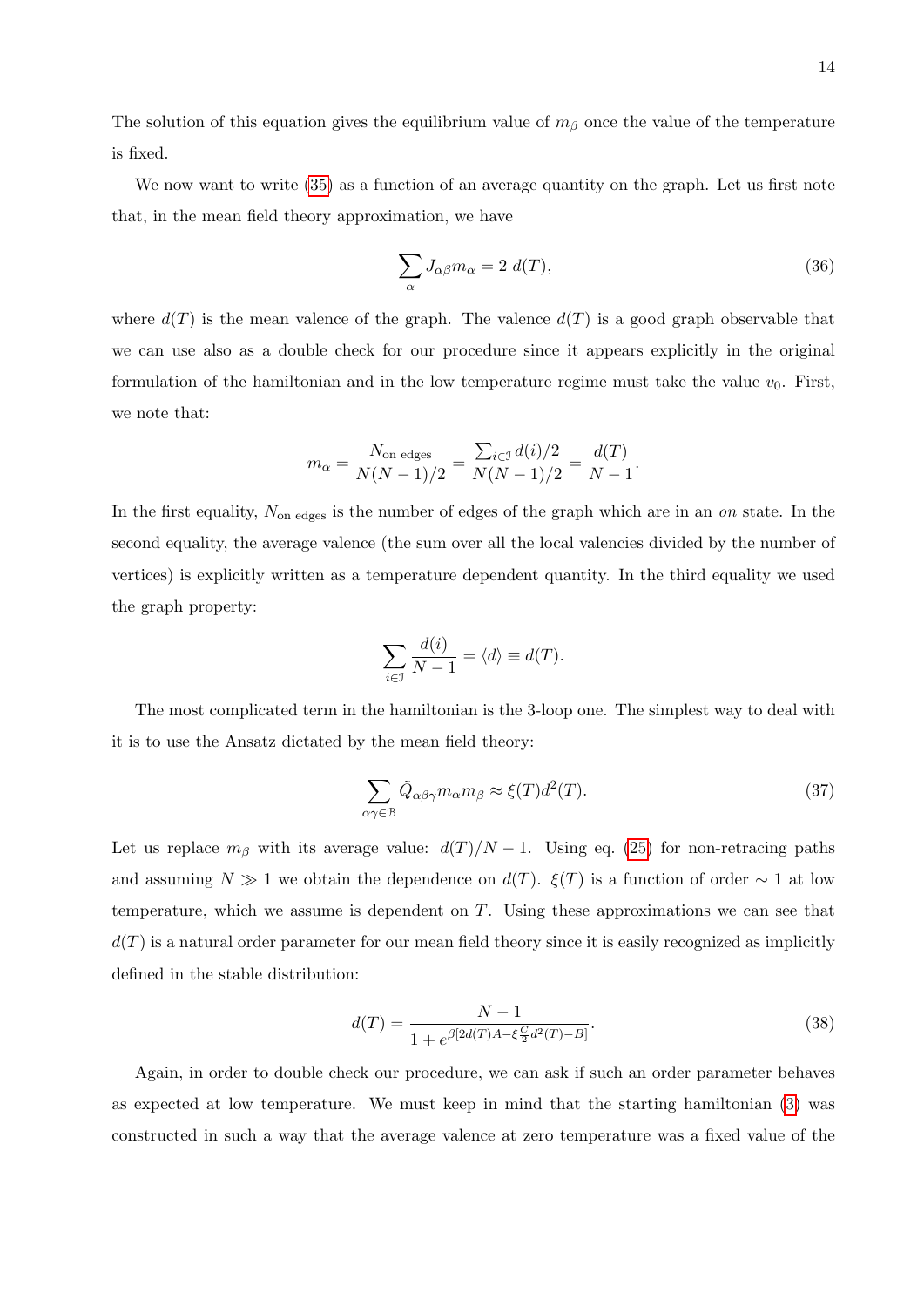<span id="page-14-0"></span>
$$
d(T) = \tilde{\alpha} + \tilde{\beta}T + O(T^2),\tag{39}
$$

and, for the approximation to be consistent at  $T = 0$ , we require analyticity of the order parameter (this has to be the case for a finite volume system in ordinary statistical mechanics, which is the case for finite  $N$ ). We then require that inside the exponential of equation [\(38\)](#page-13-0) the temperature independent terms in the numerator cancel out so that at  $T = 0$  the exponent is well defined. This gives the second order equation in  $\alpha$ :

$$
2\alpha A - \xi(0)C\alpha^2 = B.
$$

Now note that, while this equation has two solutions, we need to only look for the one which is analytical in the parameters of the model and tends smoothly to the solution  $\tilde{\alpha} = \frac{B}{2\ell}$  $\frac{B}{2A}$  in the  $C \to 0$ limit. This fixes  $\alpha$  to the value  $\tilde{\alpha}$ , given by

<span id="page-14-1"></span>
$$
\tilde{\alpha} = \frac{A}{\xi(0)C} \left( 1 - \sqrt{1 - \frac{C\xi(0)B}{A^2}} \right). \tag{40}
$$

We can now plug  $\tilde{\alpha}$  at  $T = 0$  into [\(38\)](#page-13-0):

of the equation. That is, we start with the expansion

$$
\tilde{\alpha} = \frac{N-1}{1 + e^{(2A - \xi(0)C\tilde{\alpha})\tilde{\beta}}},
$$

to obtain the value of  $\tilde{\beta}$  in [\(39\)](#page-14-0):

$$
\tilde{\beta} = \frac{1}{2A - \xi(0)C\tilde{\alpha}} \log \left( \frac{N-1}{\tilde{\alpha}} - 1 \right). \tag{41}
$$

It is easy to see that in the limit  $N \to \infty$  we have  $\tilde{\beta} \to \infty$ , indicating a second-order phase transition (a discontinuity in the first derivative of the order parameter). In our case, this happens at  $T = 0$ , meaning that this transition is not possible because there is no way to cool down the system to zero temperature with an external bath. However, we have to remember that we are just approximating the real system with a semi-classical analog. We then simply interpret the above result as the fact that the system reaches the ground state very quickly when the temperature approaches zero.

It is interesting now to plug in the couplings. Inserting equations [\(31\)](#page-11-0) into [\(40\)](#page-14-1), we find that at  $T=0$ 

$$
d(T=0) = \tilde{\alpha} = \frac{A}{\xi C} \left( 1 - \sqrt{1 - \frac{C \xi B}{A^2}} \right) = \frac{6pg_V}{\xi(0)g_L r^3} \left( 1 - \sqrt{1 - \xi(0) \frac{g_L r^3 v_0}{3pg_V}} \right). \tag{42}
$$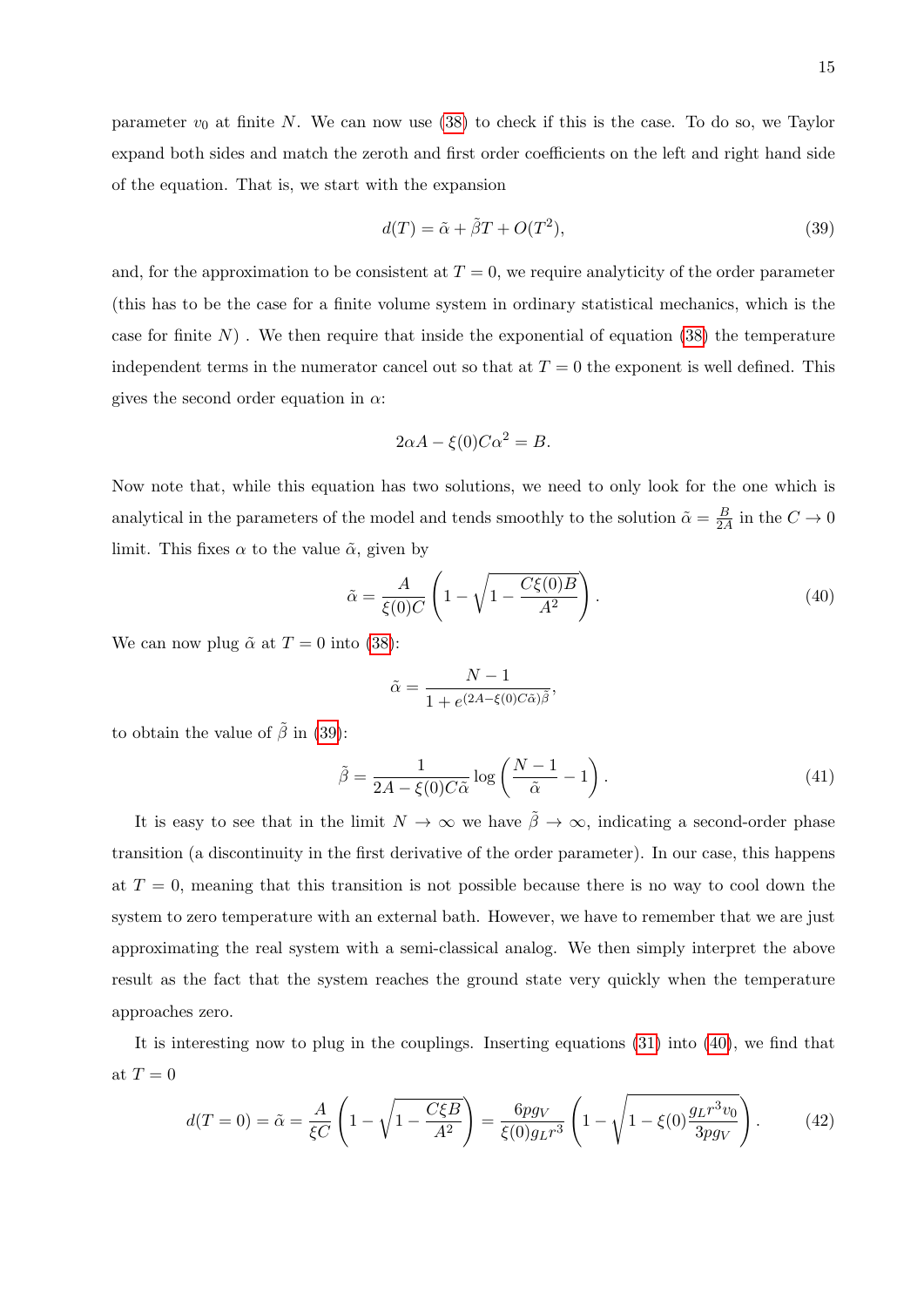

FIG. 3. The behavior of  $log(d(T))$  (y-axis) against T (x-axis), for increasing N.

Note that, for small values of r, when  $r^3 \ll \frac{3pg_V}{g_Lv_0}$ , we have  $\tilde{\alpha} = v_0$ , meaning that at low temperature the mean degree is the one imposed by the degree term of the hamiltonian, as expected. We can, however, see how the 3-loops term contributes to this quantity by a Taylor expansion in r:

$$
d(T = 0) = \tilde{\alpha} = v_0 \left( 1 + \frac{2}{3} \xi(0) \frac{g_L r^3 v_0}{p g_V} \right). \tag{43}
$$

From this expression it is clear that the loop terms are suppressed if  $g_V \gg g_L$ . This is the main result derived in this paper using the line graph representation. A plot of the function  $d(T)$ is shown in Figure 3.

We now have the tools to calculate the susceptibility function for the theory in the mean field theory approximation. Recall that the susceptibility function tells us how the system reacts to a variation of the external magnetic field. In our case, the magnetic field is the combination  $2g_Vpv_0$  and we note that the parameter  $v_0$  in the hamiltonian appears only here. We have the following analogy:  $v_0$  represents the external magnetic field, while  $2g_V p$  represents the spin-coupling combination.

In order to calculate the susceptibility, we assume that the constant B is site-dependent (i.e. a field). Thus, we have

$$
\langle G_{\alpha\beta} \rangle_B = -\frac{1}{\beta} \frac{\partial}{\partial B_{\beta}} \frac{\partial}{\partial B_{\alpha}} F[h] = \frac{1}{\beta} \frac{\partial m_{\beta}}{\partial B_{\alpha}}.
$$
\n(44)

In particular, we are interested in the susceptibility function when  $T \approx 0$ . From the study of it we can gain some information about the low energy behavior of the model. We expand the equilibrium distribution

$$
m_{\beta} = \frac{1}{2} \left[ 1 - \beta \left( A \sum_{\alpha \in \mathcal{B}} J_{\alpha\beta} m_{\alpha} - B_{\beta} - C \sum_{\alpha \gamma \in \mathcal{B}} \tilde{Q}_{\alpha\beta\gamma} m_{\alpha} m_{\gamma} \right) \right]. \tag{45}
$$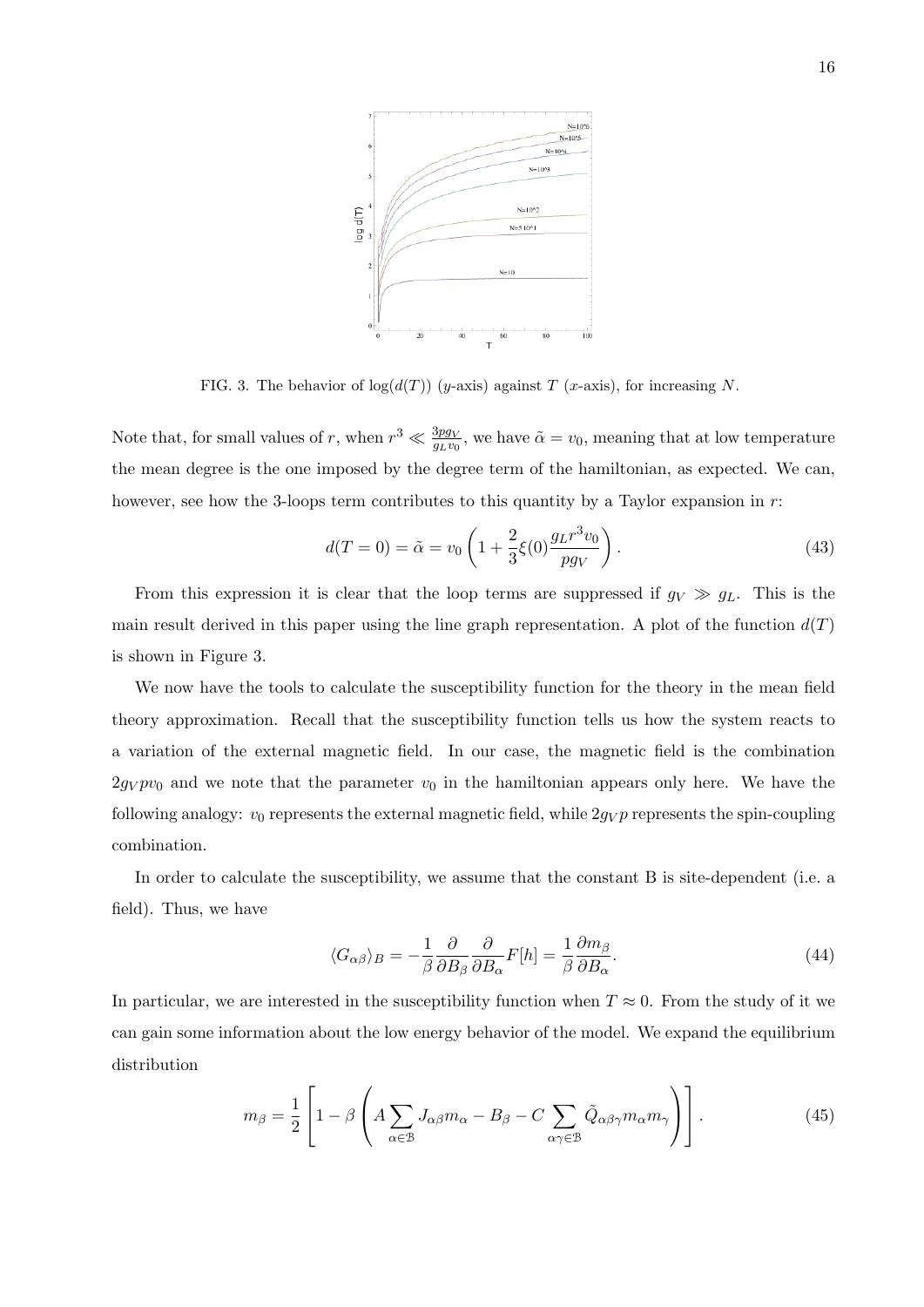Using the notation  $\rho_{\alpha\beta} := \sum_{\gamma \in \mathcal{B}} \tilde{Q}_{\alpha\beta\gamma} m_{\gamma}$ , we obtain

<span id="page-16-0"></span>
$$
\tilde{B}_{\beta} = B_{\beta} - \frac{1}{2} = \sum_{\alpha \in \mathcal{B}} \left( 2 \frac{\delta_{\alpha\beta}}{\beta} + AJ_{\alpha\beta} + C \tilde{\rho}_{\alpha\beta} \right) m_{\alpha}.
$$
\n(46)

To invert this equation, we approximate  $\rho_{\alpha\beta}$  by replacing  $m_{\gamma} \rightarrow d(T)/(N-1)$ :

$$
\sum_{\gamma \in \mathcal{B}} \tilde{Q}_{\alpha\beta\gamma} m_{\gamma} \to \frac{d(T)}{N-1} \sum_{\gamma \in \mathcal{B}} \tilde{Q}_{\alpha\beta\gamma}.
$$

We can now can use property [\(29\)](#page-10-2) of the  $\tilde{Q}$  matrices to find that the sum of the  $\tilde{Q}$ 's reduces to the incidence matrix of  $\mathcal{L}(K_N)$ . Hence, inverting equation [\(46\)](#page-16-0), we obtain

$$
m_\beta = \sum_\gamma Q_{\gamma\beta} \tilde{B}_\gamma,
$$

where  $Q_{\gamma\beta} = (2\frac{\delta}{\beta} + c_0 \mathbf{J})^{-1}$  $\gamma_{\beta}$  and  $c_0$  is an effective constant in front of the Ising term of the hamiltonian:

$$
c_0 \approx pg_V + g_L \frac{r^3}{3!} \frac{d(T)}{N-1}.
$$
\n
$$
(47)
$$

It is interesting to note that, thanks to property [\(28\)](#page-10-3), we can sum all the loop terms up to a finite number  $1 \ll \tilde{L} \ll N$  in the hamiltonian if we assume the mean field theory approximation. Inserting the couplings, we find

<span id="page-16-1"></span>
$$
c_0 \approx pg_V + g_L \sum_{L=3}^{\tilde{L}} \frac{r^2}{L!} \left( r \frac{d(T)}{N} \right)^{L-2} N^{L-3} \approx pg_V + \frac{g_L r^2}{Nd(T)^2} \left( e^{r \ d(T)} - 1 - r \ d(T) - \frac{r^2}{2} d(T)^2 \right). \tag{48}
$$

It is interesting to note that in the limit  $r \to 0$ , or  $T \to 0$  (where  $d(T)$  tends to a finite number for  $N \gg 1$ , this effective constant tends to  $pg_V$ . We interpret this as the fact that at low temperature the loops become less and less important and the model is dominated by the Ising term. In particular, since the external "magnetic" field is given by  $v_0$  and is assumed to be nonzero, it is not surprising that at  $T = 0$  the average valence, the equivalent "magnetization", approaches this value. We note that the  $N \to \infty$  limit does not behave well unless  $L = 3$ . Higher loops are highly non-local objects. For a given pair of edges, all the L-loops based on these edges span the whole graph already at  $L = 4$ , while of course this is not the case for 3-loops. As a result, in formula [\(48\)](#page-16-1) there is a factor proportional to  $N^{L-3}$  which is not present at  $L = 3$ .

### Case II: Degenerate edge states

The Quantum Graphity model [\[13\]](#page-19-6) allows for degenerate on states on the edges or the vertices of the graph. Degeneracy of edge states is necessary, for instance, in order to have emergent matter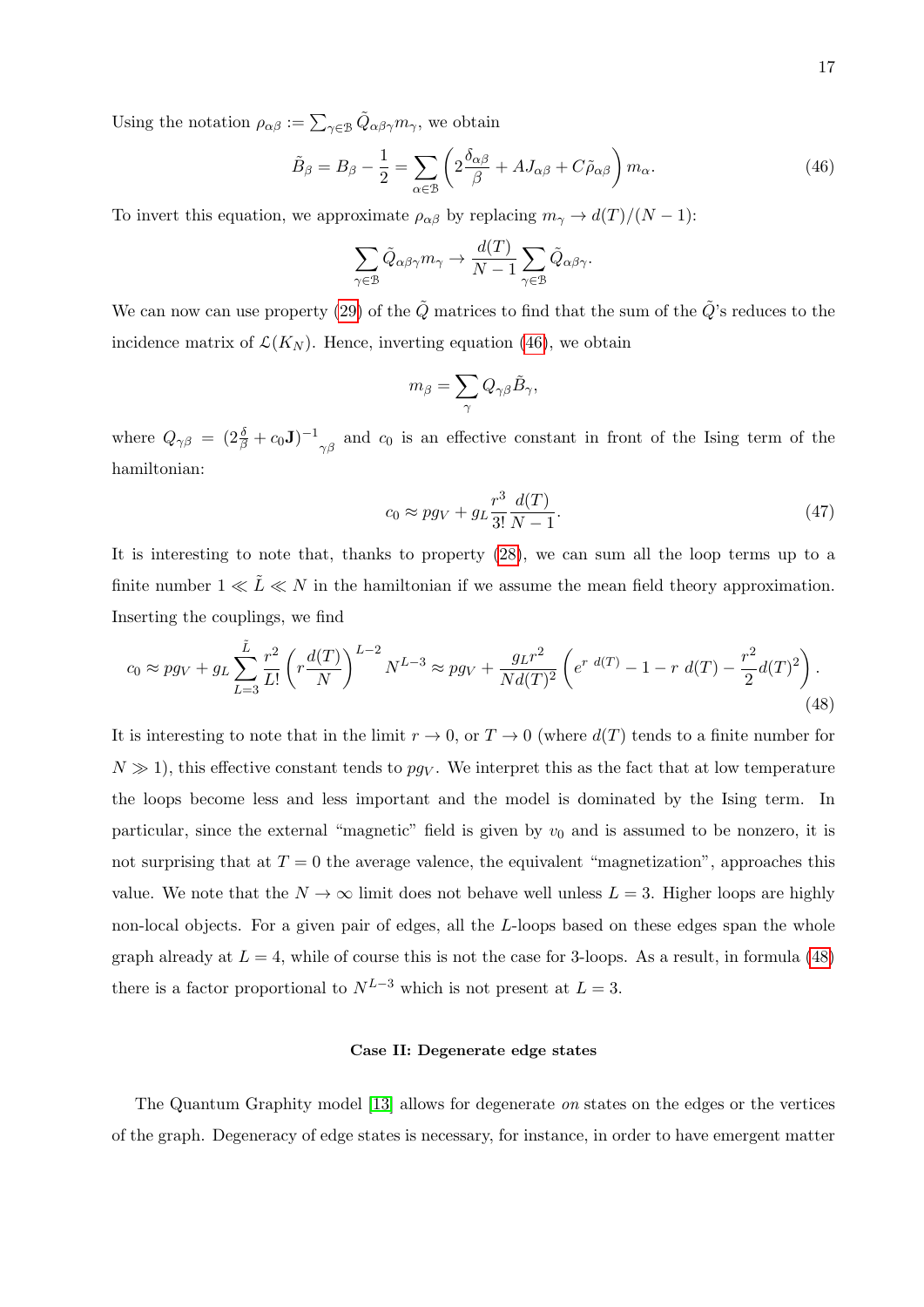via the string-net condensation mechanism of Levin and Wen. Degeneracy requires modifying our calculations above and we will address it in this subsection.

The first possible generalization of the Quantum Graphity model is to introduce a Hilbert space on the edges of the form [\(2\)](#page-3-2):

$$
\mathcal{H}^e_{\beta} = \text{span}\{|0\rangle_{\beta}, |1_1\rangle_{\beta}, |1_2\rangle_{\beta}, |1_3\rangle_{\beta}\}.
$$

This changes the degeneracy number in equation [\(34\)](#page-12-1). With  $n_1 = 3$  and  $n_0 = 1$ , we obtain

$$
\partial_{m_\beta} S[m] = -\log(\frac{m_\beta^3}{1-m_\beta}) - 2.
$$

The equilibrium distribution solves this equation. If we put  $Q = \exp[\beta(\partial_{m_\beta}H[m]-2)]$ , we have

$$
m_{\beta} = \left(\frac{2}{3}\right)^{\frac{2}{3}} \frac{Q}{\left(9 + \sqrt{3}\sqrt{27 + 4Q^3}\right)^{\frac{2}{3}}} + \frac{\left(9 + \sqrt{3}\sqrt{27 + 4Q^3}\right)^{\frac{1}{3}}}{2^{\frac{1}{3}} 3^{\frac{2}{3}}},\tag{49}
$$

obtained from the only real solution of the third order polynomial equation  $m_{\beta}^3 + Qm_{\beta} - 1 = 0$ .

Using the same procedure as before, it is easy to see that equation [\(40\)](#page-14-1) remains unchanged: the low energy average valence is the same in both cases. However, the first derivative, that is, the coefficient of the  $T$  term in the Taylor expansion of the average valence in the temperature, changes, so that  $\tilde{\beta}_{3,1} \geq \tilde{\beta}_{1,1}$  (with the obvious notation for the two coefficients). This phenomenon can be understood using the following argument. At high temperature, the two models behave in the same way, forcing the valence to be high. When the temperature drops,  $d(T)$  also goes down. While in the  $(1,1)$  case the phase space of the *on* edges is the same as that of the *off* edges, in the  $(3,1)$  case the system prefers to stay in the *on* state. Thus, when the temperature decreases the system  $(3,1)$  is, at first, slowly converging to the ground state, but at  $T=0$  it is forced to go to the ground state. For this reason the function  $d(T)$  has a greater derivative near  $T = 0$  in the (3,1) case.

### VI. CONCLUSIONS

In this paper we introduced a technique to map the Quantum Graphity hamiltonian on the line graph of a complete graph. This procedure requires the introduction of the Kirchhoff matrix of a graph and the n-string matrices related to these. This mapping is general and not specific to Quantum Graphity. Using this mapping in a weak coupling approximation of the model, the mean field theory approximation and the low temperature expansion, we studied the properties of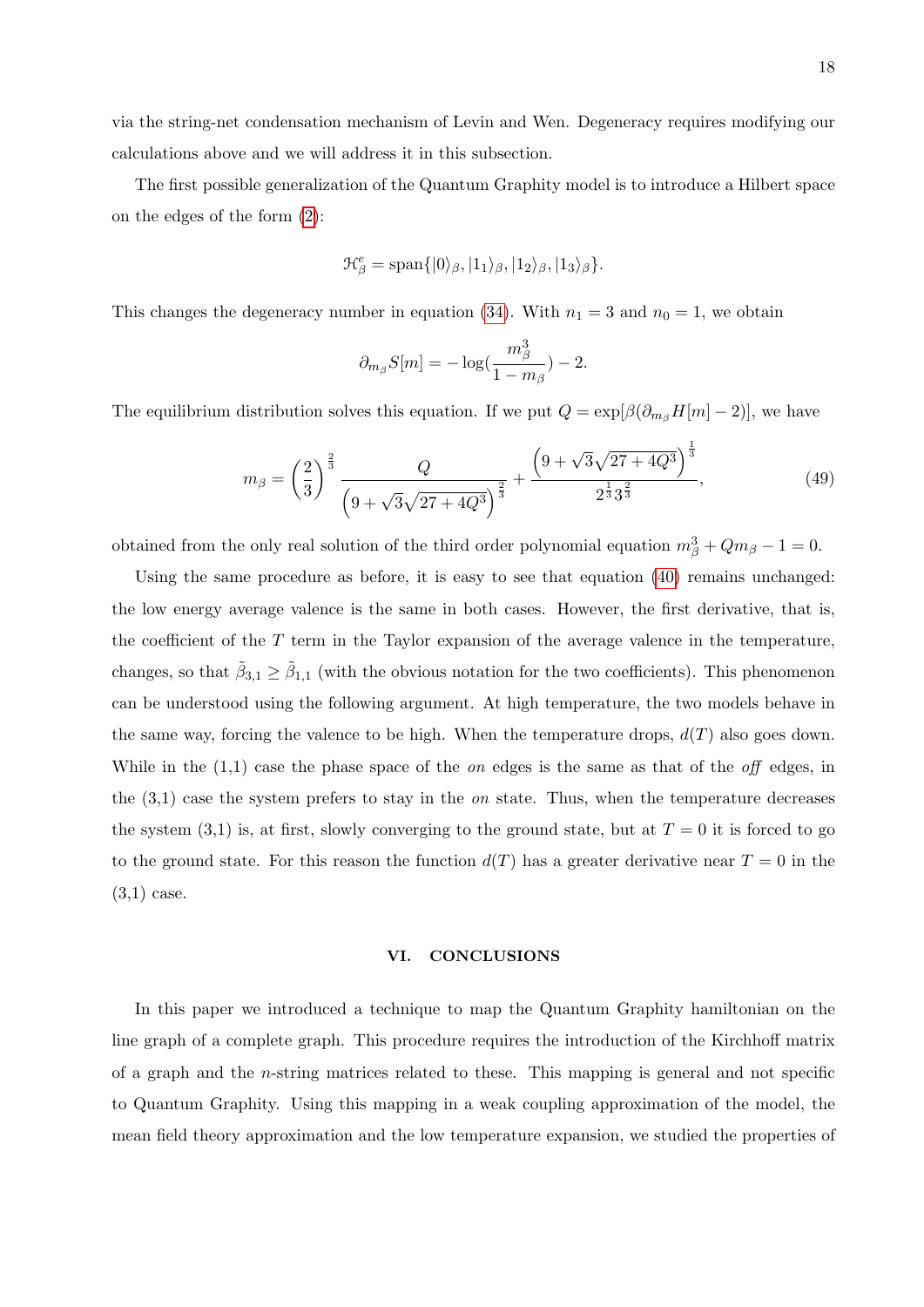the model near zero temperature after having identified the average degree as a order parameter. We found that the model is dual to an Ising model with external nonzero magnetic field if we neglect the interaction terms due to loops. In particular, we showed that the average valence is naturally a good order parameter for the mean field theory approximation and we found, implicitly, its average distribution using the mapped hamiltonian and the mean field theory approximation for the 3-loop term. We then studied the susceptibility function and showed how the duality with the Ising model can help to interpret the results. In particular, the parameter  $v_0$  plays the role of the external magnetic field. Since  $v_0$  is assumed to be never zero, the model has no phase transition and at  $T = 0$  the system goes to the ground state as expected. In fact, we found that at zero temperature the mean valence is determined by the parameter  $v_0$  and we approximated the first order correction, showing the dependence on the coupling constants of the model. While these results were expected on general grounds, the mapping used here simplified the problem and allowed a quantitative analysis.

What emerged from the study of the average distribution for the valence is that, if the vertex valence term dominates  $(g_V \gg g_L)$ , the loop term corrections to the average valence of the ground state are suppressed at  $T = 0$ . We found the dependence on the coupling constants explicitly. This result is confirmed by the study of the susceptibility. Thanks to the mean field theory approximation, we found the contribution of all loops to the susceptibility and showed that the susceptibility function tends to the Ising one when  $T$  approaches zero. We then applied this procedure to the degenerate case, and showed that the degeneracy does not change the average valence at low temperature but only the speed with which this ground state is reached. As a final remark, we stress that the vertex valence is an important quantity in the model. In fact, as shown in [\[19\]](#page-20-3) using the Lieb-Robinson bound, the speed with which information can propagate on graphs is bounded by a valence-dependent quantity. For this reason, as the temperature drops, the speed of the emergent light field must drop with the valence.

We would like to stress that we assumed that the system was at equilibrium with an external bath. The problem of the required external bath in the model has been studied in [\[16\]](#page-20-0), where additional degrees of freedom (bosonic particles on vertices) were introduced to let the system thermalize and reach an equilibrium distribution.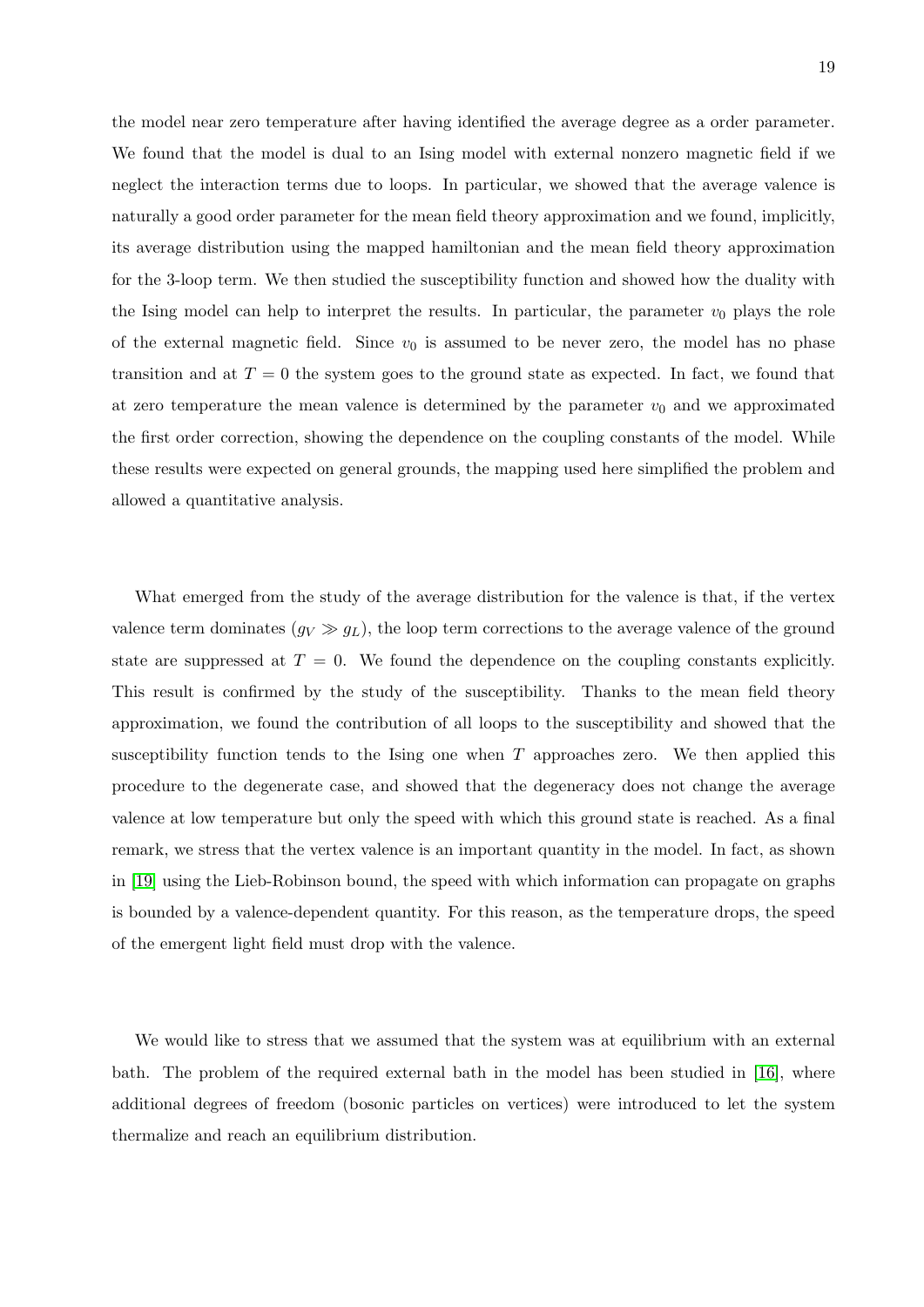### VII. AKNOWLEDGEMENTS

The authors are indebted to Cohl Furey, Piero Porta Mana, Isabeau Prémont-Schwarz, Simone Severini, Lee Smolin, and especially Alioscia Hamma for reading the manuscript and providing useful advice and comments. This work was supported by NSERC grant RGPIN-312738-2007 and the Humboldt Foundation. Research at Perimeter Institute is supported by the Government of Canada through Industry Canada and by the Province of Ontario through the Ministry of Research & Innovation.

- <span id="page-19-1"></span><span id="page-19-0"></span>[1] G. Volovik, The Universe in a Helium Droplet, Oxford University Press (2009).
- [2] See, for instance, Michael Levin, Xiao-Gang Wen, Rev. Mod. Phys. 77, 871-879 (2005), [cond](http://arxiv.org/abs/cond-mat/0407140)[mat/0407140](http://arxiv.org/abs/cond-mat/0407140)
- <span id="page-19-2"></span>[3] W. G. Unruh, Phys. Rev. D 51, 2827-2838 (1995), [arXiv:gr-qc/9409008;](http://arxiv.org/abs/gr-qc/9409008) M. Visser, S. Weinfurtner, PoSQG-Ph:042,2007, [arXiv:0712.0427.](http://arxiv.org/abs/0712.0427)
- <span id="page-19-3"></span>[4] See, for instance, N. Seiberg, Rapporteur talk at the 23rd Solvay Conference in Physics, December, 2005, [arXiv:hep-th/0601234.](http://arxiv.org/abs/hep-th/0601234)
- <span id="page-19-5"></span><span id="page-19-4"></span>[5] S. Lloyd, [arXiv:quant-ph/0501135.](http://arxiv.org/abs/quant-ph/0501135)
- [6] F. Markopoulou, in Approaches to Quantum Gravity towards a new understanding of space, time and matter, edited by D. Oriti, Cambridge Univ. Press 2009.
- [7] C.Rovelli, Quantum Gravity, Cambridge U. Press, New York (2004); T.Thiemann, "Introduction to modern canonical quantum general relativity," [arXiv:gr-qc/0110034.](http://arxiv.org/abs/gr-qc/0110034); A.Ashtekar and J.Lewandowski, "Background independent quantum gravity: A status report," Class. Quant. Grav. 21, R53 (2004) [\[arXiv:gr-qc/0404018\]](http://arxiv.org/abs/gr-qc/0404018).
- [8] A. Perez, "Introduction to Loop Quantum Gravity and Spin Foams", [arXiv:gr-qc/0409061;](http://arxiv.org/abs/gr-qc/0409061) D. Oriti, "Quantum Gravity as a quantum field theory of simplicial geometry", [arXiv:gr-qc/0512103;](http://arxiv.org/abs/gr-qc/0512103) L. Freidel, R. Gurau , D. Oriti, "Group field theory renormalization - the 3d case: power counting of divergences", [arXiv:0905.3772](http://arxiv.org/abs/0905.3772)
- [9] J. Ambjorn, J.Jurkiewicz and R.Loll, "Quantum gravity, or the art of building spacetime," [arXiv:hep](http://arxiv.org/abs/hep-th/0604212)[th/0604212.](http://arxiv.org/abs/hep-th/0604212)
- [10] R. Sorkin, "Causal Sets: Discrete Gravity (Notes for the Valdivia Summer School)", proceedings of the Valdivia Summer School, edited by A. Gomberoff and D. Marolf, [arXiv:gr-qc/0309009.](http://arxiv.org/abs/gr-qc/0309009)
- <span id="page-19-7"></span>[11] J. Makela, "Quantum-Mechanical Model of Spacetime", [arXiv:gr-qc/0701128](http://arxiv.org/abs/gr-qc/0701128)
- <span id="page-19-6"></span>[12] P. Gibbs, "The Principle of Event Symmetry.", Int.J.Theor.Phys.35:1037–1062, (1996)
- [13] T. Konopka, F.Markopoulou and L. Smolin, "Quantum graphity," [arXiv:hep-th/0611197](http://arxiv.org/abs/hep-th/0611197) ; T. Konopka, F. Markopoulou, S. Severini, "Quantum Graphity: a model of emergent locality", [arXiv:0801.0861](http://arxiv.org/abs/0801.0861)